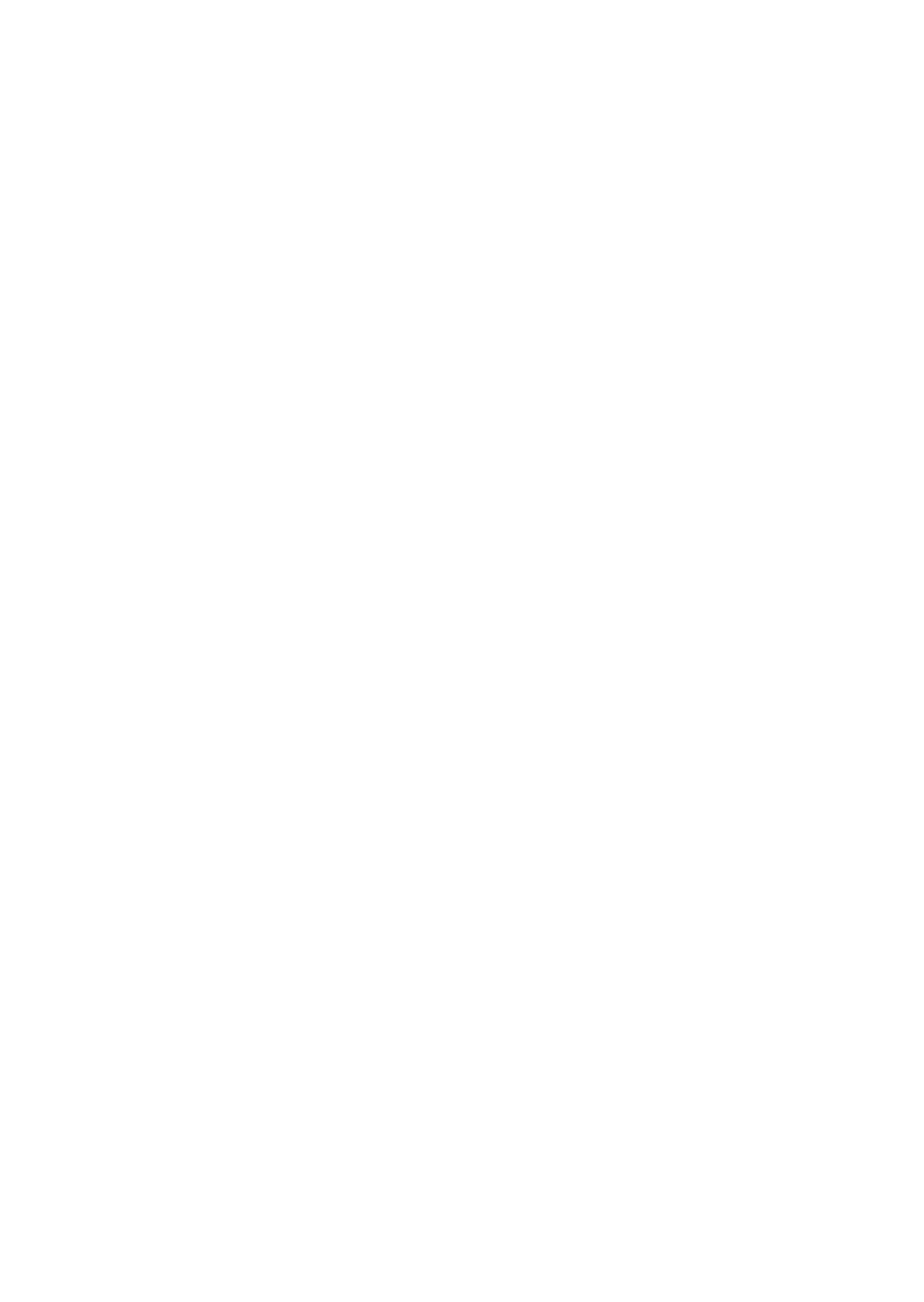#### **1. DESCRIPTION**

- Programmable load output with lighting control mode.
- Three stage battery charging (bulk absorption float).
- Protected against over current.
- Protected against short circuit.
- Protected against reverse polarity connection of the battery or solar array.
- Low voltage load disconnect.
- Easy to set up thanks to one digit seven segment display.

#### **2. INSTALLATION**

- **IMPORTANT** • **Always connect the batteries first, in order to allow the Controller to recognize system voltage**
	- **Use a 4x36 cells or 2x72 cells for a 48V battery system.**



The display will show a ''H'' if the Controller detects a 48V battery. Do not exceed Solar and Load ratings



**EN**

**NL**

**FR**

**DE**

**ES**

**Appendix**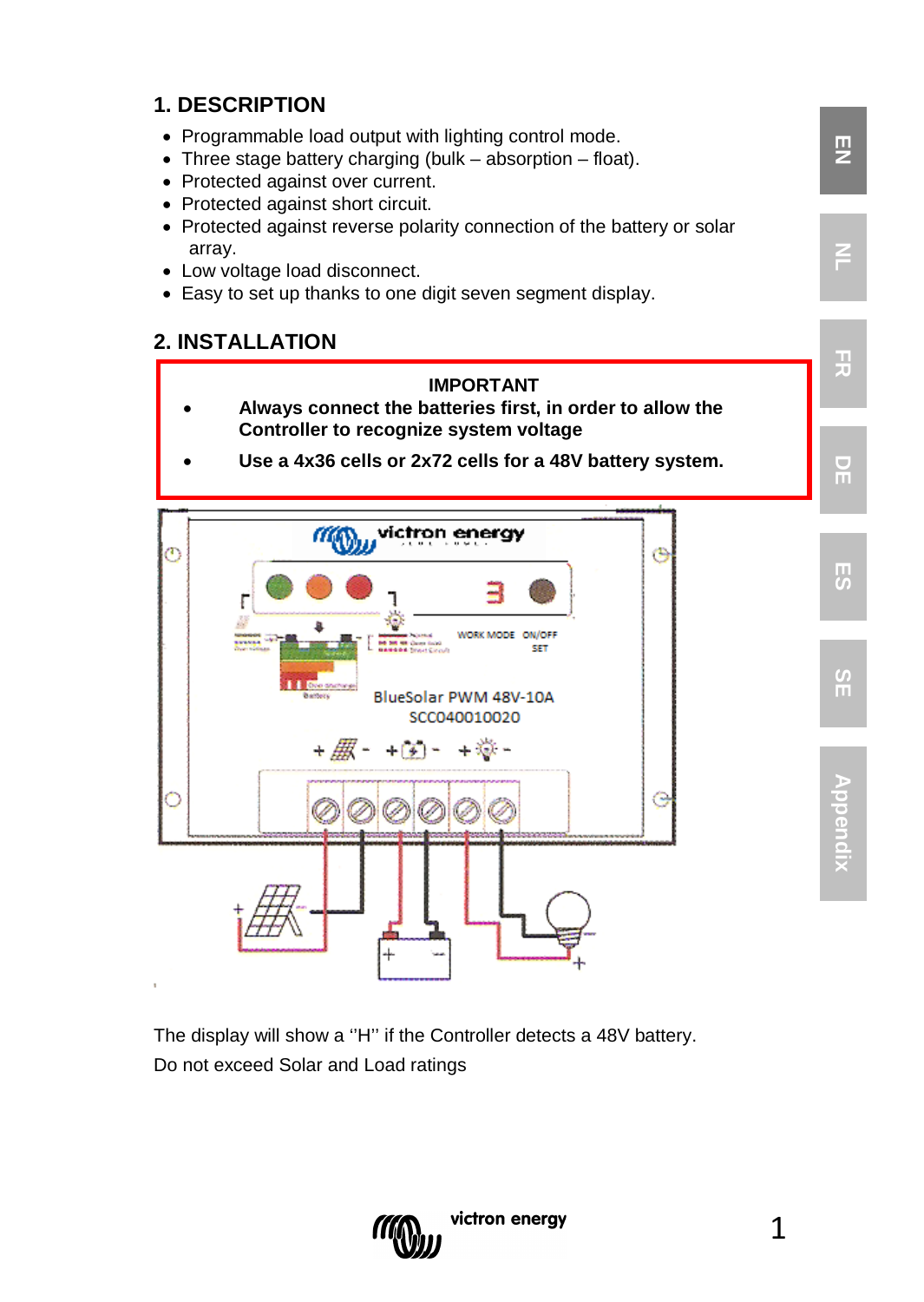#### **3. LED INDICATORS**

Green LED: Off: No sunlight or not enough sunlight. Charger off. Fast flashing: Bulk charge. On: Absorption charge. Slow flashing: Float charge.



LED=Green: battery fully charged (> 53,6V) LED=Orange: battery ok (49,6V - 53,6V) LED=Red: battery low (44,8V - 49,6V) LED=Flashing Red: battery fully discharged (< 44,8V) (load output cut off level: 44,8V)



LED=ON: load output is on. LED=OFF: load output is off. LED=Slow flashing: Overload. LED=Fast flashing: Short Circuit

#### **Please note:**

- 1. The load output will cut off in case of over load or short circuit. The load output will attempt to restart after 30 seconds.
- 2. After over discharge, the load will reconnect automatically when the battery is recharged to 52,4V.
- 3. After over discharge, the load can be reconnected manually by pressing the on/off push button, if the battery voltage exceeds 50,4V.

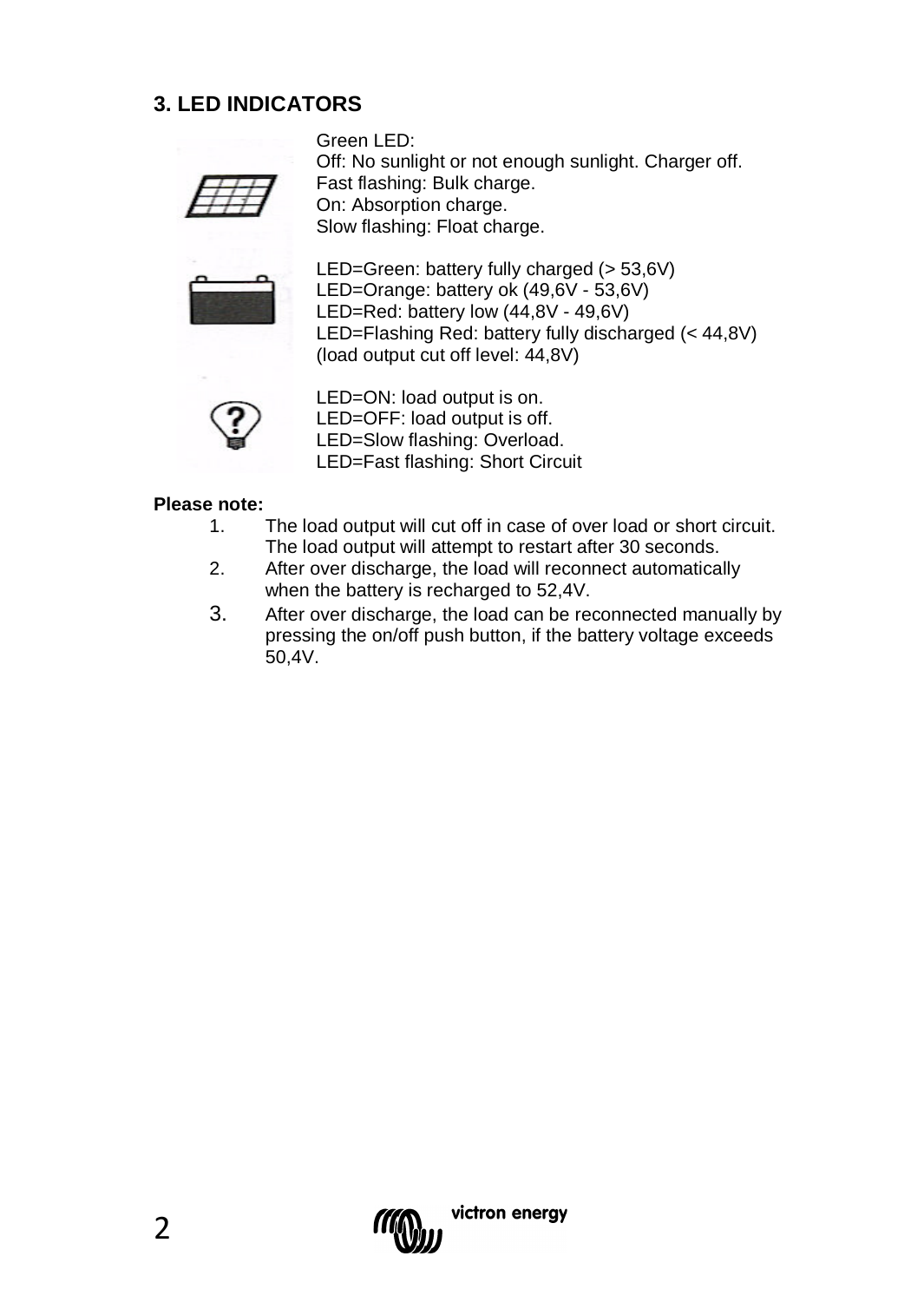### **4. SETTING THE LOAD OUTPUT**

### **4.1 Settings**

| $\Omega$       | Load output permanently off                          | 9            | Load output turned on during<br>9 hours after sunset  | F              |
|----------------|------------------------------------------------------|--------------|-------------------------------------------------------|----------------|
| 1              | Load output turned on during<br>1 hour after sunset  | $\Omega$ .   | Load output turned on during<br>10 hours after sunset |                |
| $\overline{2}$ | Load output turned on during<br>2 hours after sunset | 1.           | Load output turned on during<br>11 hours after sunset | 곶              |
| 3              | Load output turned on during<br>3 hours after sunset | 2.           | Load output turned on during<br>12 hours after sunset | 뮤              |
| 4              | Load output turned on during<br>4 hours after sunset | 3.           | Load output turned on during<br>13 hours after sunset | 5              |
| 5              | Load output turned on during<br>5 hour after sunset  | H            | Manual load control                                   | $\frac{5}{11}$ |
| 6              | Load output turned on during<br>6 hours after sunset | C            | Load output controlled by<br>battery voltage only     |                |
| 7              | Load output turned on during<br>7 hours after sunset | L            | Dusk to dawn mode                                     |                |
| 8              | Load output turned on during<br>8 hours after sunset | $\mathsf{d}$ | Debug mode                                            |                |



**EN**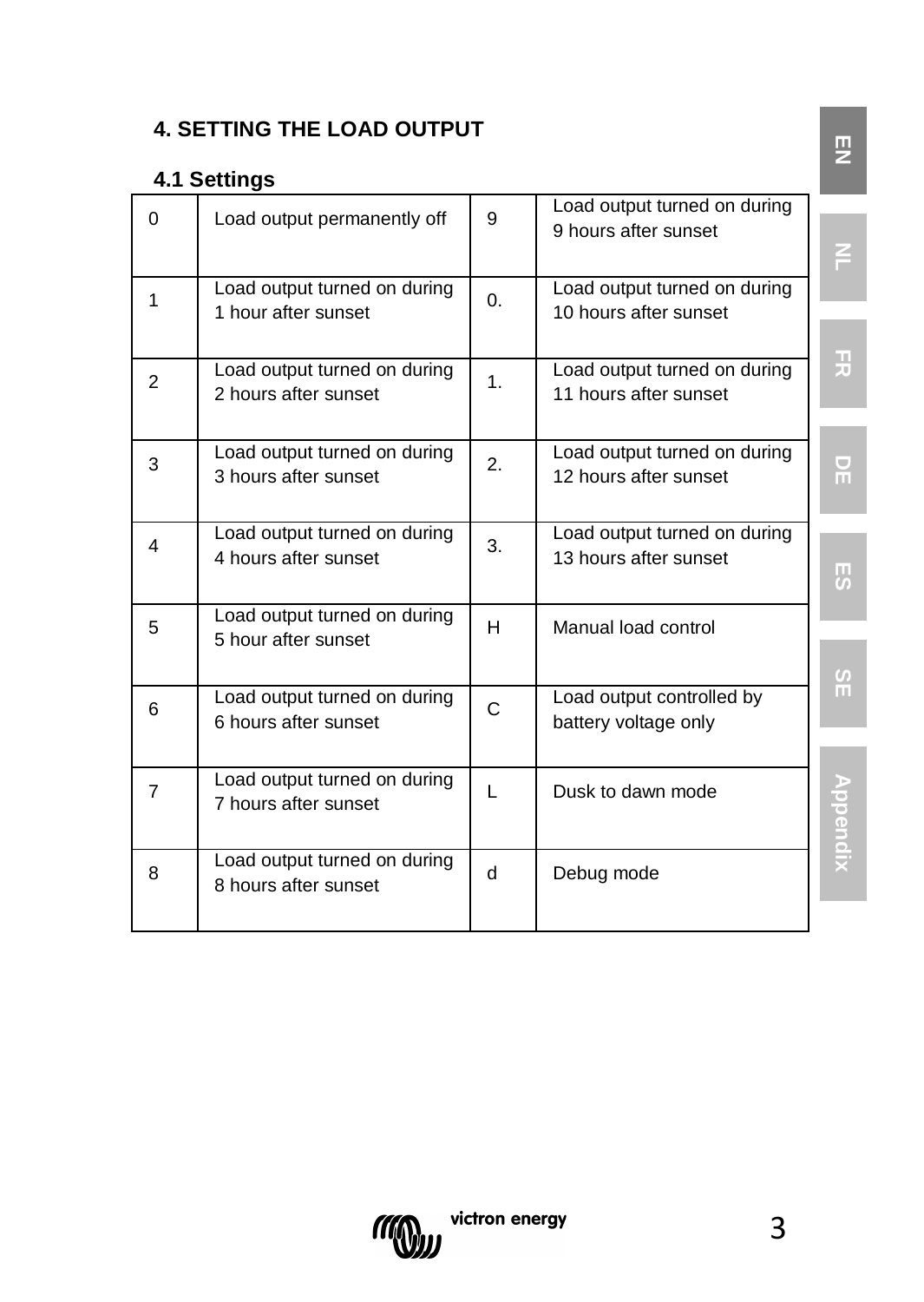### **4.2 Settings description**

#### **0 Charger only**

The load output is switched off permanently.

### **1-13 Light control + delay**

The load output automatically turns on after sunset (array voltage < 32V) and the built-in timer starts counting.

When the timer reaches the set time, or when the low voltage limit is reached, the load output will turn off.

#### **H Manual**

The load output can be turned on and off manually with the push button. (low voltage shutdown remains active)

#### **C Load output controlled by battery voltage only**

Load disconnect and load reconnect will be based only on battery voltage, see section 3

#### **L Dusk to dawn mode**

Turn on delay (array voltage < 32V): 10 seconds. Turn off delay (array voltage > 32V): 1 minute. No timer function.

#### **d Debug mode**

Same as L mode but without delay of 10s/1min

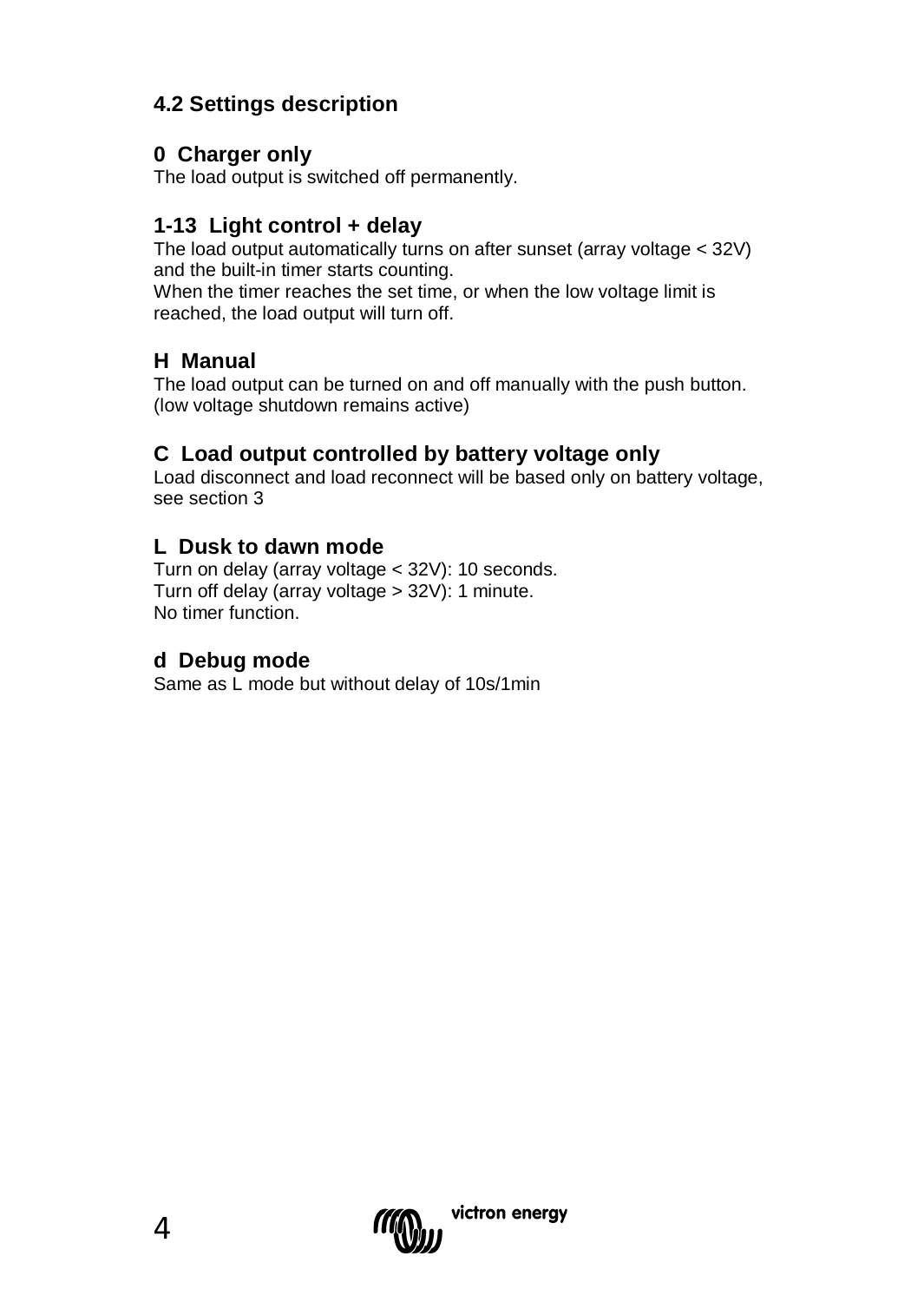### **5. SPECIFICATIONS**

| <b>BlueSolar PWM 48V</b>                 | <b>10A</b>                          | 20A                                      | 30A         | 핓               |  |  |  |  |
|------------------------------------------|-------------------------------------|------------------------------------------|-------------|-----------------|--|--|--|--|
| <b>Battery Voltage</b>                   |                                     | 48V                                      |             |                 |  |  |  |  |
| Rated charge current                     | 10A                                 | 20A                                      | 30A         |                 |  |  |  |  |
| Recommended solar array                  |                                     | 4x36 cell or 2x72 cell for 48V           |             |                 |  |  |  |  |
| Automatic low voltage load<br>disconnect |                                     | Yes                                      |             |                 |  |  |  |  |
| Maximum solar voltage                    |                                     | 100V                                     |             |                 |  |  |  |  |
| Self-consumption                         |                                     | < 10mA                                   |             |                 |  |  |  |  |
|                                          |                                     | Shut down after 60s in case of 130% load |             | 끍               |  |  |  |  |
| Overload protection                      |                                     | Shut down after 5s in case of 160% load  |             |                 |  |  |  |  |
|                                          |                                     | Short circuit: immediate shut down       |             |                 |  |  |  |  |
|                                          |                                     | <b>Settings</b>                          |             |                 |  |  |  |  |
| Bulk charge**                            |                                     | 58.0V                                    |             | ω<br>m          |  |  |  |  |
| Absorption charge                        |                                     | 56,8V                                    |             |                 |  |  |  |  |
| Float charge                             | 55,2V                               |                                          |             |                 |  |  |  |  |
| Load disconnect                          | 44.8V                               |                                          |             |                 |  |  |  |  |
| Load reconnect                           | 50.4V (manual)<br>52,4V (automatic) |                                          |             |                 |  |  |  |  |
| Protection class                         |                                     | IP20                                     |             |                 |  |  |  |  |
|                                          |                                     | <b>Enclosure</b>                         |             |                 |  |  |  |  |
| Terminal size                            |                                     | 6mm <sup>2</sup> / AWG10                 |             | $\frac{8}{11}$  |  |  |  |  |
| Weight                                   |                                     | 165gr                                    |             |                 |  |  |  |  |
| Dimension (h x w x d)                    |                                     | 95 x 140 x 33.5mm                        |             |                 |  |  |  |  |
| Mounting                                 |                                     | Vertical wall mount                      | Indoor only |                 |  |  |  |  |
| Humidity (non condensing)                |                                     | Max. 95%                                 |             | <b>Appendix</b> |  |  |  |  |
| Operating temperature                    | -20°C to +50°C (full load)          |                                          |             |                 |  |  |  |  |
| Cooling                                  | Natural convection                  |                                          |             |                 |  |  |  |  |
|                                          |                                     | <b>Standards</b>                         |             |                 |  |  |  |  |
| Safety                                   |                                     | IEC 62109-1                              |             |                 |  |  |  |  |
| <b>EMC</b>                               |                                     | EN 61000-6-1, EN 61000-6-3               |             |                 |  |  |  |  |

\*\* The Controller immediately switches to the lower absorption voltage level after the bulk charge level has been reached.



**Contract**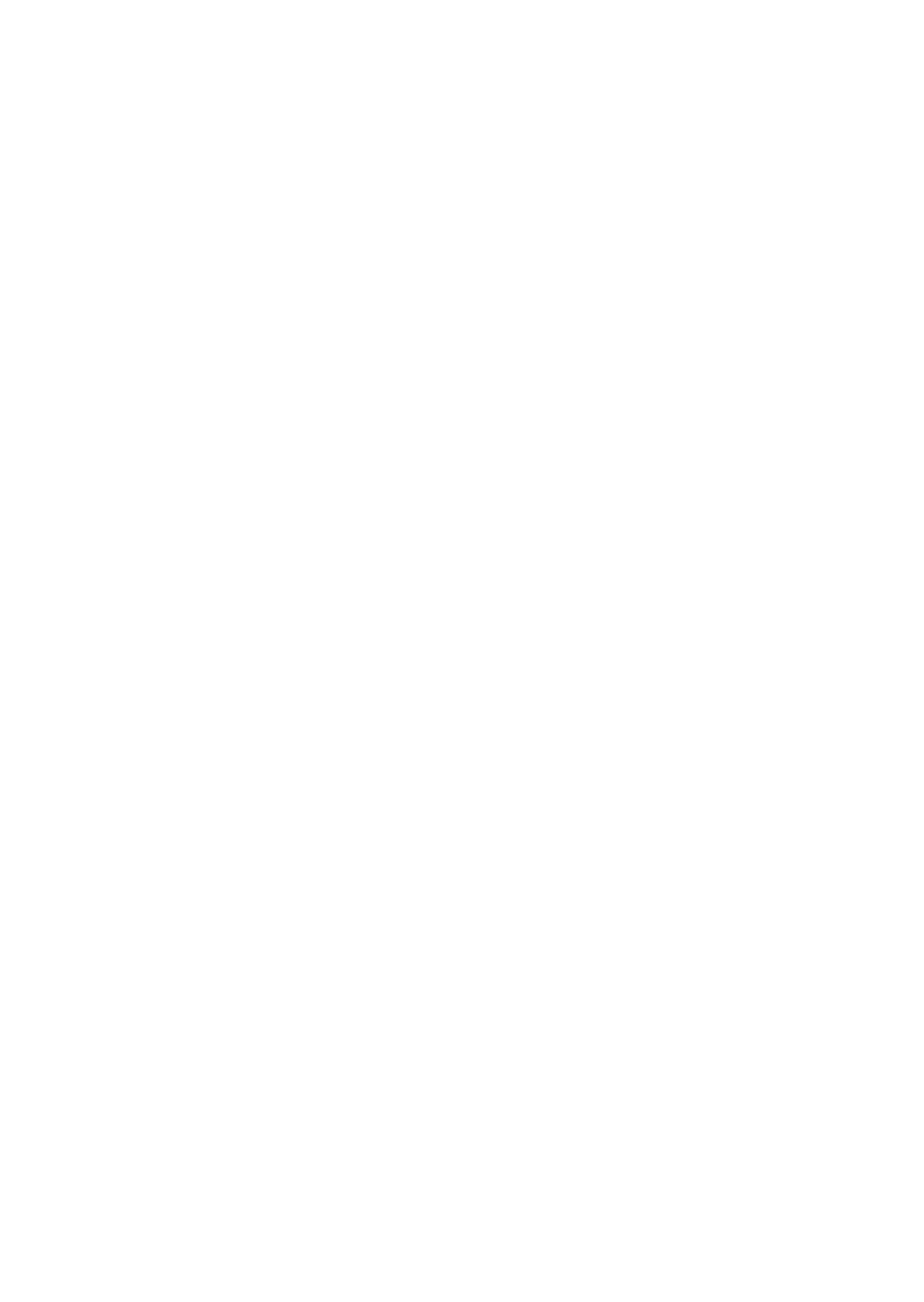### **1. BESCHRIJVING EN** • Programmeerbare belastingsuitgang met verlichtingsregelmodus. • Accu opladen in drie fases (bulk-, absorptie- en druppellading). • Beveiligd tegen overstroom. • Beveiligd tegen kortsluiting. **NL** • Beveiligd tegen aansluiting met omgekeerde polariteit van de accu of zonnepanelen. • Belastingsontkoppeling bij lage spanning. • Eenvoudig in te stellen dankzij eencijferig uit zeven segmenten bestaand display. **FR 2. INSTALLATIE BELANGRIJKE AANWIJZING** • **Sluit altijd eerst de accu's aan om de controller in staat te stellen om de systeemspanning te herkennen** • **Gebruik 4x36 cellen of 2x72 cellen voor een 48Vaccusysteem.ES**  $m_{\rm 0}$ victron energy æ WORK MODE ON/OFF **SE** 555 BlueSolar PWM 48V-10A SCC040010020  $+30.$ **IT**

Op de display verschijnt een 'H' wanneer de controller een 48V-accu detecteert.

Overschrijdt de zonnepaneel- en belastingwaarden niet

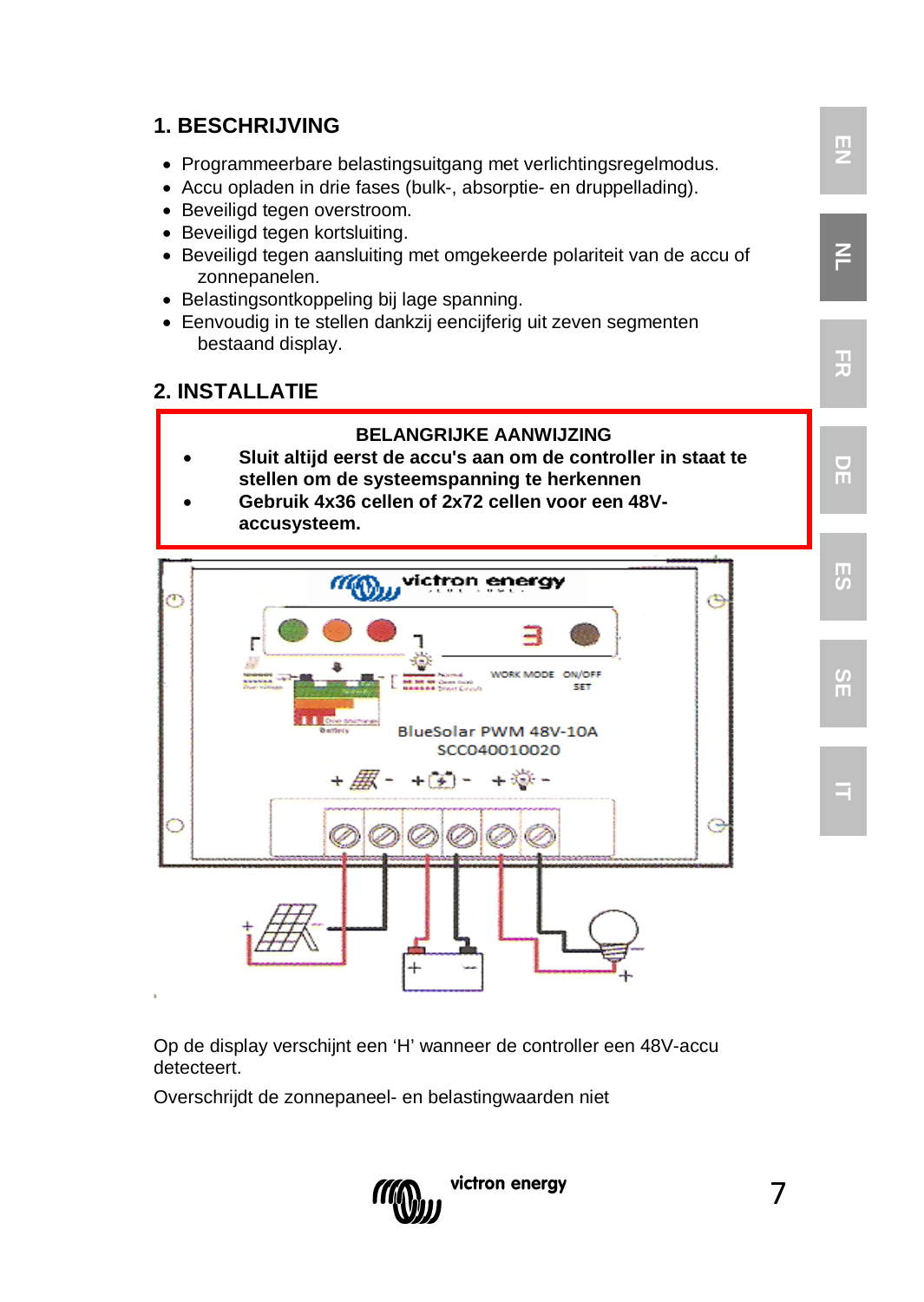#### **3. LED-aanduidingen**

Groene LED:

Uit: Geen zonlicht of niet voldoende zonlicht. Lader uit. Knippert snel: Bulkladen. Aan: Absorptieladen.

Knippert langzaam: Druppelladen.



LED= groen: accu is volledig opgeladen (> 53,6V) LED = oranje: accu OK (49,6V - 53,6V) LED = rood: accu bijna leeg  $(44,8V - 49,6V)$ 

LED = knippert rood: accu helemaal leeg (< 44,8V) (belastinguitgang-uitschakelniveau: 44,8V)



LED = AAN: belastinguitgang is ingeschakeld.

LED = UIT: belastinguitgang is uitgeschakeld.

LED = knippert langzaam: overbelasting.

LED = knippert snel: kortsluiting

## **Opmerking:**

- 4. De belastinguitgang wordt uitgeschakeld in geval van belasting of kortsluiting. De belastinguitgang probeert na 30 seconden opnieuw te starten.
- 5. Na een te diepe ontlading wordt de belasting automatisch weer gekoppeld als de accu wordt opgeladen naar 52,4V.
- 6. Na een te diepe ontlading kan de belasting handmatig worden gekoppeld door op de drukknop aan/uit te drukken als de accuspanning 50,4V overschrijdt.

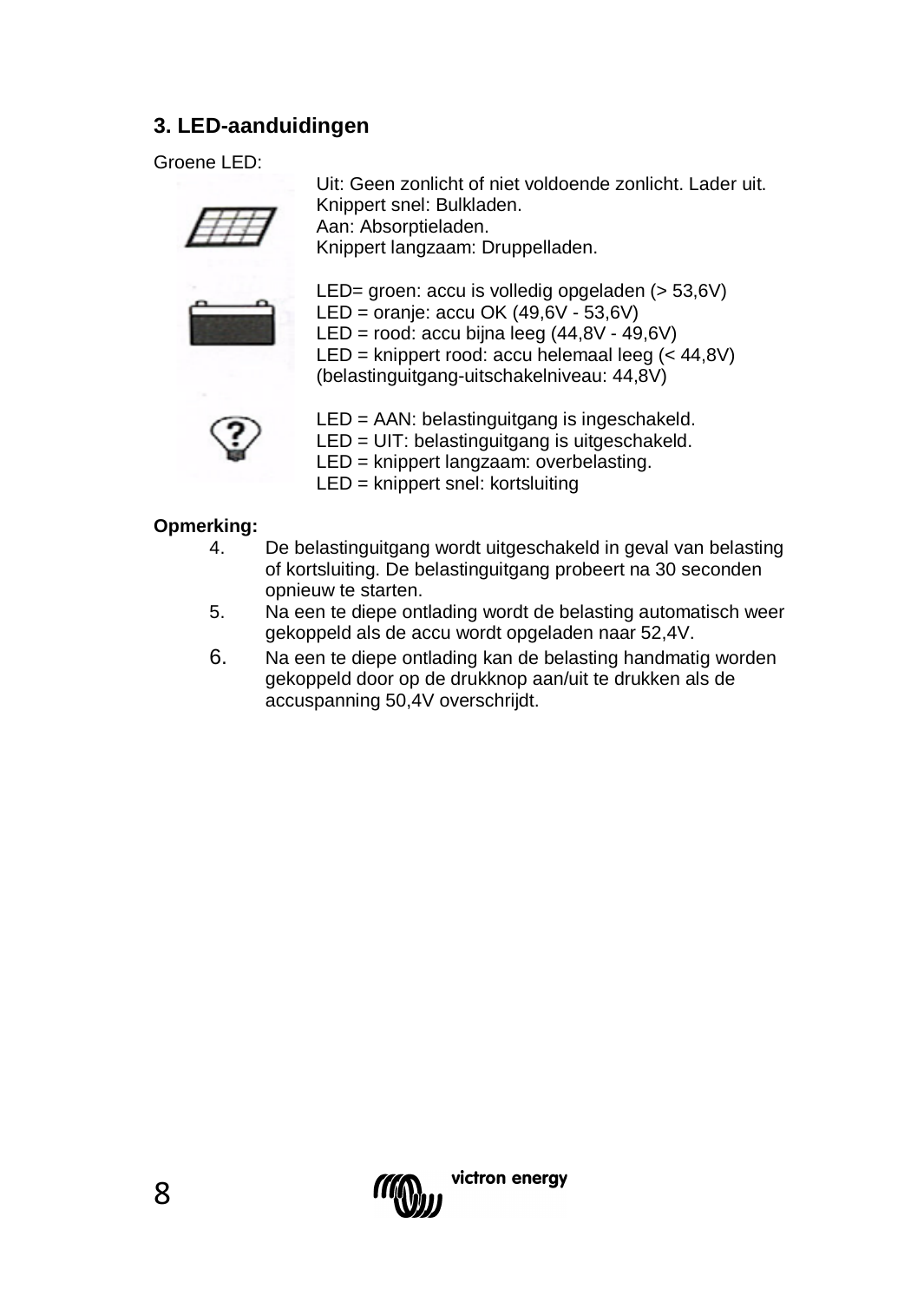### **4. INSTELLING VAN DE BELASTINGUITGANG**

### **4.1 Instellingen**

| $\Omega$       | Belastingsuitgang permanent<br>uit                                   | 9          | Belastinguitgang<br>ingeschakeld gedurende 9<br>uur na zonsondergang  |
|----------------|----------------------------------------------------------------------|------------|-----------------------------------------------------------------------|
| 1              | Belastinguitgang<br>ingeschakeld gedurende 1<br>uur na zonsondergang | $\Omega$ . | Belastinguitgang<br>ingeschakeld gedurende 10<br>uur na zonsondergang |
| $\overline{2}$ | Belastinguitgang<br>ingeschakeld gedurende 2<br>uur na zonsondergang | 1.         | Belastinguitgang<br>ingeschakeld gedurende 11<br>uur na zonsondergang |
| 3              | Belastinguitgang<br>ingeschakeld gedurende 3<br>uur na zonsondergang | 2.         | Belastinguitgang<br>ingeschakeld gedurende 12<br>uur na zonsondergang |
| 4              | Belastinguitgang<br>ingeschakeld gedurende 4<br>uur na zonsondergang | 3.         | Belastinguitgang<br>ingeschakeld gedurende 13<br>uur na zonsondergang |
| 5              | Belastinguitgang<br>ingeschakeld gedurende 5<br>uur na zonsondergang | H          | Handmatige<br>belastingsregeling                                      |
| 6              | Belastinguitgang<br>ingeschakeld gedurende 6<br>uur na zonsondergang | C          | Belastinguitgang enkel<br>geregeld door accuspanning                  |
| 7              | Belastinguitgang<br>ingeschakeld gedurende 7<br>uur na zonsondergang | L          | Modus schemer tot<br>zonsopgang                                       |
| 8              | Belastinguitgang<br>ingeschakeld gedurende 8<br>uur na zonsondergang | d          | Foutopsporingsmodus                                                   |



**FR**

**IT**



9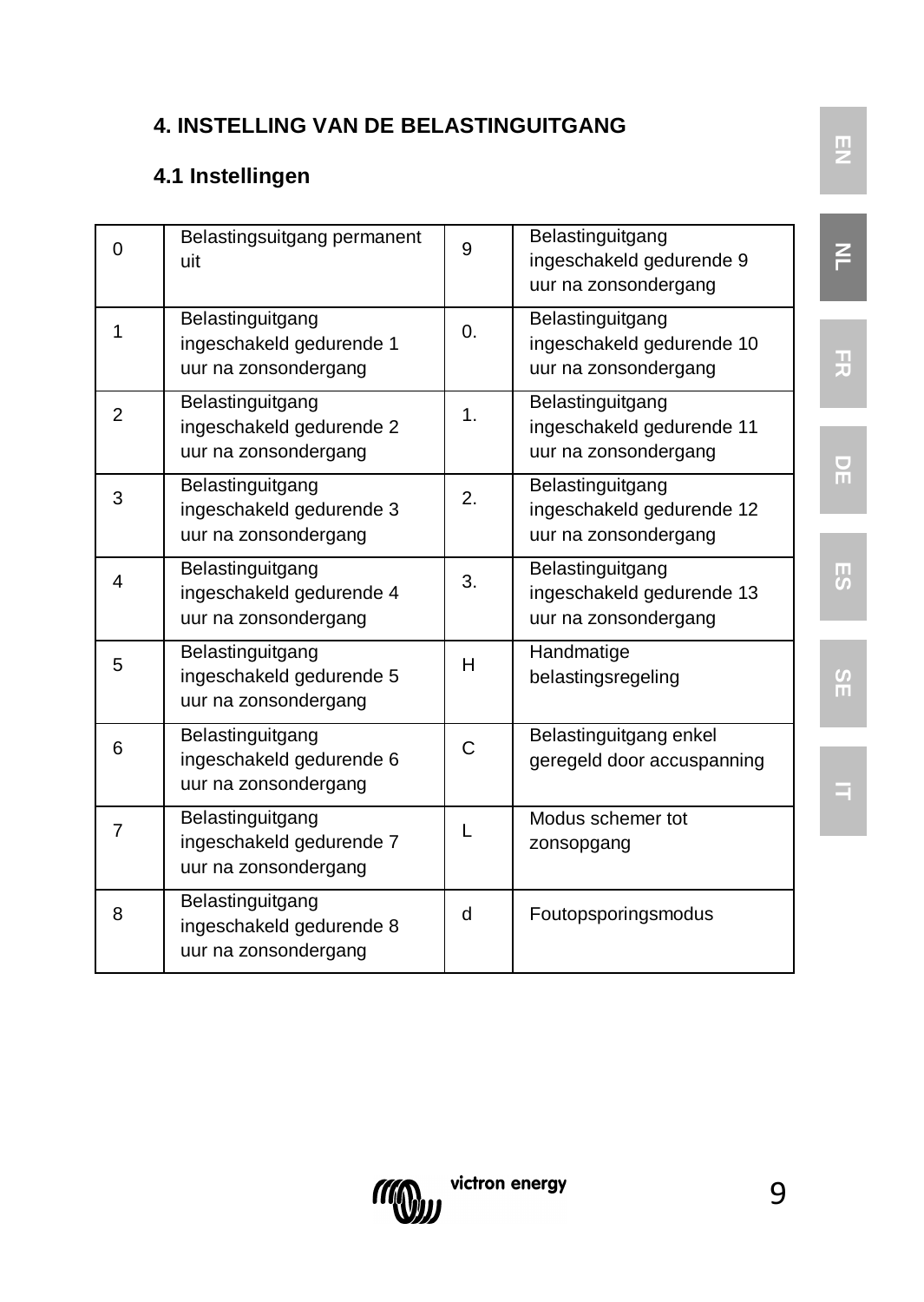### **4.2 Beschrijving van de instellingen**

#### **0 Alleen lader**

De belastinguitgang is permanent uitgeschakeld.

#### **1-13 Verlichtingsregeling + vertraging**

De belastinguitgang wordt automatisch ingeschakeld na zonsondergang (spanning zonnepaneel < 32 V) en de ingebouwde timer begint met tellen. Als de timer de instelde tijd bereikt of als de limiet voor de lage spanning is bereikt wordt de belastinguitgang uit geschakeld.

#### **H Handmatig**

De belastinguitgang kan handmatig met de drukknop worden in- en uitgeschakeld. (laagspanningsuitschakeling blijft actief)

#### **C Belastinguitgang enkel geregeld door accuspanning**

De belastingontkoppeling en belasting-herkoppeling worden enkel gebaseerd op de accuspanning, zie hoofdstuk 3

#### **L Modus schemer tot zonsopgang**

Vertraging wordt gestart (spanning zonnepaneel < 32V): 10 seconden. Vertraging wordt gestopt (spanning zonnepaneel < 32V): 1 minuut. Geen timerfunctie.

#### **d Foutopsporingsmodus**

Hetzelfde als bij de L-modus, maar zonder een vertraging van 10 sec. resp. 1 min.

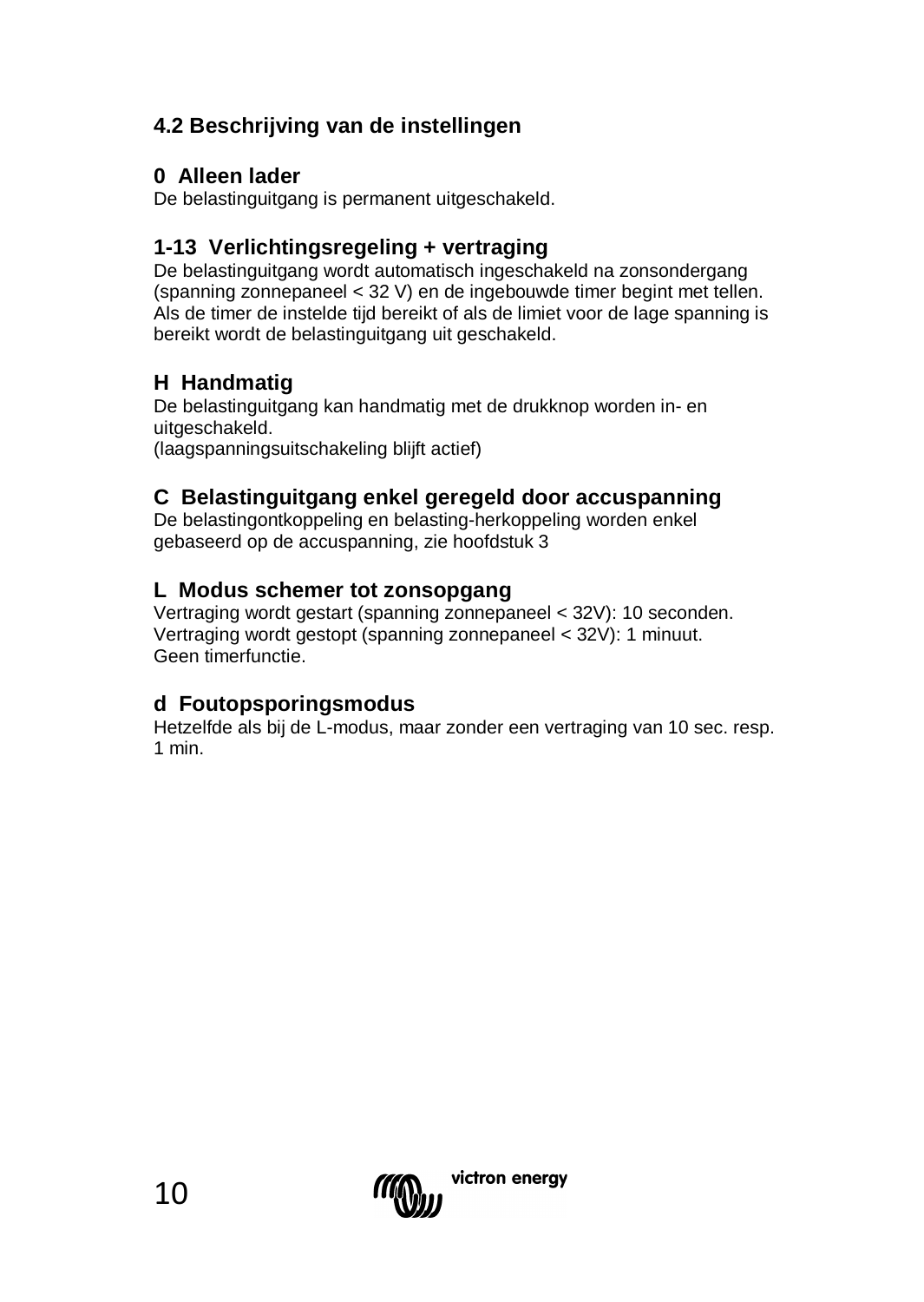### **5. SPECIFICATIES**

| <b>BlueSolar PWM 48V</b>                                  | 10A              | 20A                                      | 30A                                                  |  |  |  |  |
|-----------------------------------------------------------|------------------|------------------------------------------|------------------------------------------------------|--|--|--|--|
| Accuspanning                                              |                  | 48V                                      |                                                      |  |  |  |  |
| Nominale laadstroom                                       | 10A              | 20A                                      | 30A                                                  |  |  |  |  |
| Aanbevolen zonnepaneel                                    |                  | 4x36 cellen of 2x72 cellen voor 48V      |                                                      |  |  |  |  |
| Automatische belasting-<br>ontkoppeling bij lage spanning |                  | $\overline{a}$                           |                                                      |  |  |  |  |
| Maximale spanning via zonne-<br>energie                   |                  | 100V                                     |                                                      |  |  |  |  |
| Eigen verbruik                                            |                  | < 10mA                                   |                                                      |  |  |  |  |
|                                                           |                  |                                          | Uitschakeling na 60 sec. in geval van 130% belasting |  |  |  |  |
| Overbelastingsbeveiliging                                 |                  |                                          | Uitschakeling na 5 sec. in geval van 160% belasting  |  |  |  |  |
|                                                           |                  | Kortsluiting: directe uitschakeling      |                                                      |  |  |  |  |
|                                                           | Instellingen     |                                          |                                                      |  |  |  |  |
| Bulkladen**                                               |                  | 58.0V                                    |                                                      |  |  |  |  |
| Absorptieladen                                            |                  | 56.8V                                    |                                                      |  |  |  |  |
| Druppelladen                                              |                  | 55.2V                                    |                                                      |  |  |  |  |
| Belastingsontkoppeling                                    | 44.8V            |                                          |                                                      |  |  |  |  |
| Belastingsherkoppeling                                    |                  | 50.4V (handmatig)<br>52,4V (automatisch) |                                                      |  |  |  |  |
| Beschermingsklasse                                        |                  | IP20                                     |                                                      |  |  |  |  |
|                                                           | <b>Behuizing</b> |                                          |                                                      |  |  |  |  |
| Klemgrootte                                               |                  | 6mm <sup>2</sup> / AWG10                 |                                                      |  |  |  |  |
| Gewicht                                                   |                  | $165$ gr                                 |                                                      |  |  |  |  |
| Afmetingen (h x b x d)                                    |                  | 95 x 140 x 33,5mm                        |                                                      |  |  |  |  |
| Montage                                                   |                  | Verticale muurmontage                    | Enkel binnen                                         |  |  |  |  |
| Luchtvochtigheid (geen<br>condensvorming)                 |                  | Max.95%                                  |                                                      |  |  |  |  |
| Bedrijfstemperatuur                                       |                  | -20°C tot +50°C (volledige belasting)    |                                                      |  |  |  |  |
| Koeling                                                   |                  | Natuurlijke convectie                    |                                                      |  |  |  |  |
|                                                           | <b>Normen</b>    |                                          |                                                      |  |  |  |  |
| Veiligheid                                                |                  | NEN-EN-IEC 62109-1                       |                                                      |  |  |  |  |
| <b>EMC</b>                                                |                  |                                          | NEN-EN-IEC 61000-6-1, NEN-EN-IEC 61000-6-3           |  |  |  |  |
|                                                           |                  |                                          |                                                      |  |  |  |  |

\*\* De controller schakelt direct over op het lagere absorptiespanningsniveau nadat het bulkladingsniveau is bereikt.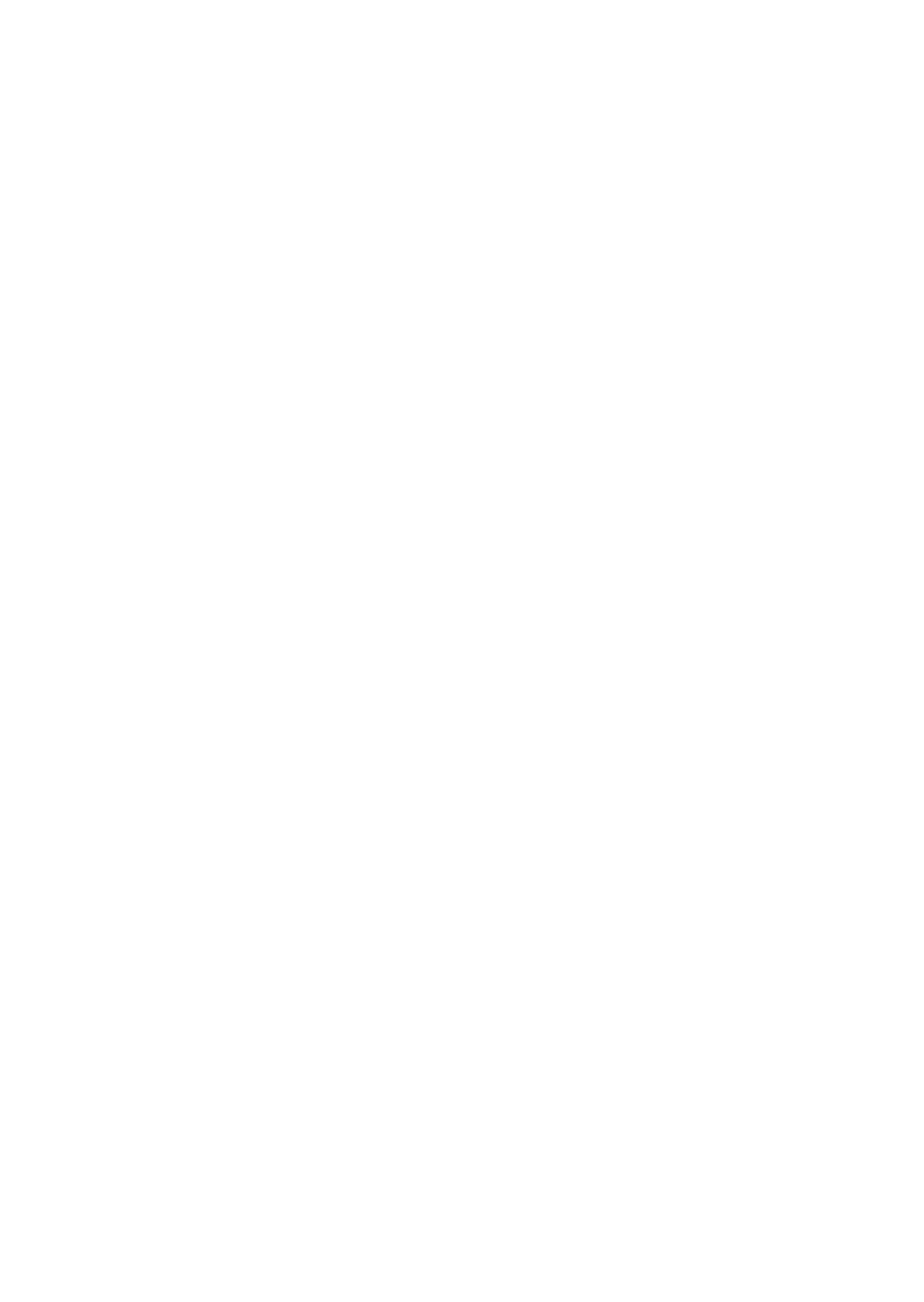### **1. DESCRIPTION**

- Sortie de la charge programmable avec le mode de contrôle d'éclairage.
- Trois étapes de charge (Bulk absorption Float).
- Protection contre la surintensité.
- Protection contre les courts-circuits.
- Protection contre la connexion en polarité inversée de la batterie ou du champ de panneaux solaires.
- Déconnexion de la charge en cas de tension réduite.
- Facile à configurer grâce à l'affichage à un chiffre, sept segments.

#### **2. INSTALLATION**



L'écran affichera un « H » si le contrôleur détecte une batterie de 48V. Ne JAMAIS dépasser les valeurs nominales solaires et de la charge.



1

**NL**

**FR**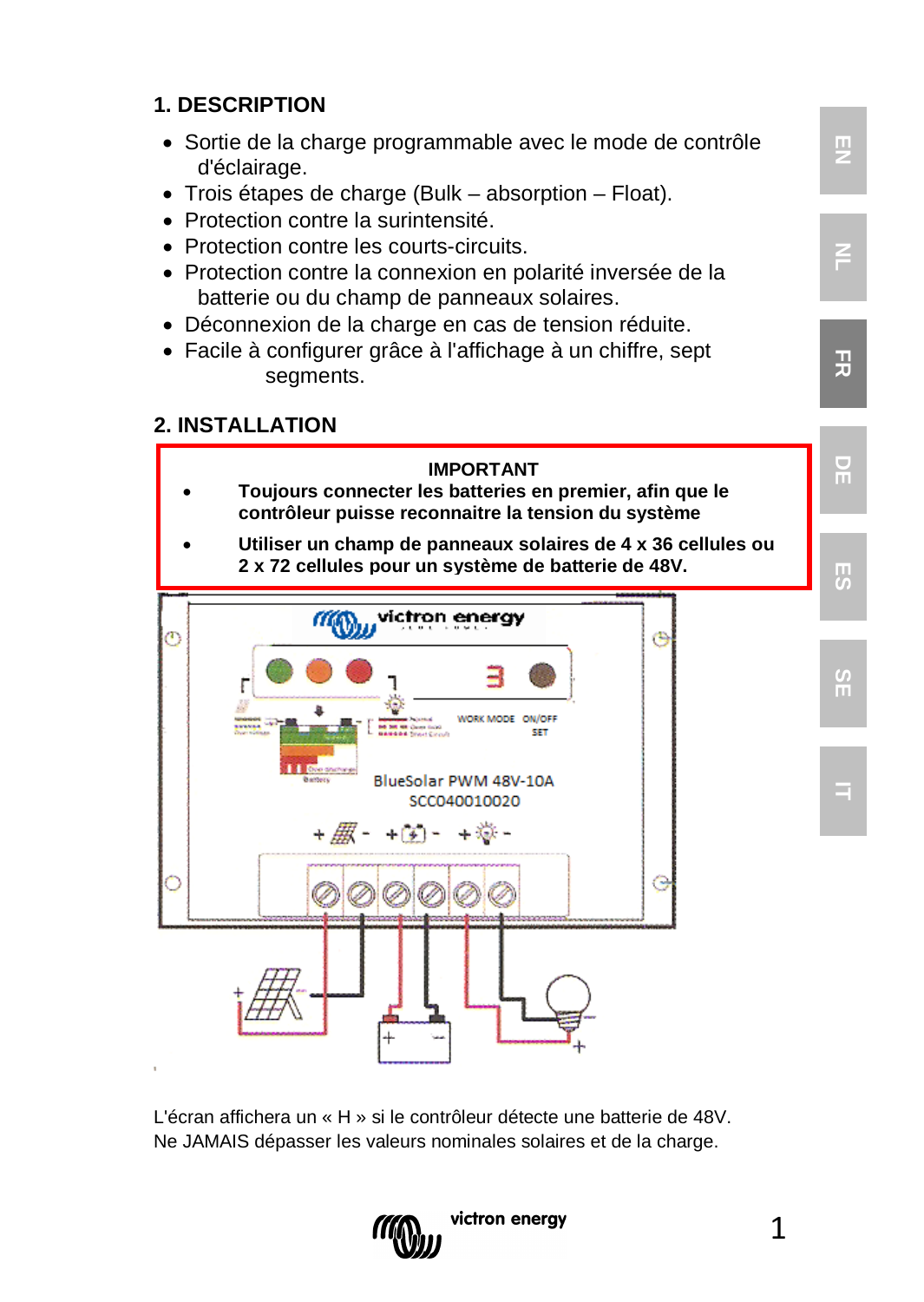### **3. Indicateurs LED**

LED verte:

Off: il n'y a pas d'ensoleillement, ou pas suffisamment. Chargeur éteint. Clignotement rapide: Charge Bulk. On: Charge d'absorption. Clignotement lent: Charge Float.



LED= verte: batterie entièrement chargée (> 53,6V) LED= orange: batterie ok (49,6V - 53,6V) LED= rouge: batterie faible (44,8V - 49,6V) LED= rouge clignotante: batterie entièrement déchargée  $(< 44.8V)$ (Niveau de déconnexion de la sortie de charge : 44,8V)



LED= ON: sortie de charge allumée.

LED= OFF: sortie de charge éteinte.

LED= clignotement lent: Surcharge.

LED= clignotement rapide: Court-circuit

**À noter:**

- La sortie de la charge sera coupée en cas de surcharge ou court-circuit. La sortie de la charge essayera de redémarrer au bout de 30 secondes.
- 8. Après une décharge trop importante, la charge reprendra automatiquement lorsque la batterie sera chargée à 52,4V.
- 9. Après une décharge excessive, la charge peut être reconnectée manuellement en appuyant sur le bouton-poussoir on/off, si la tension de batterie dépasse 50,4 V.

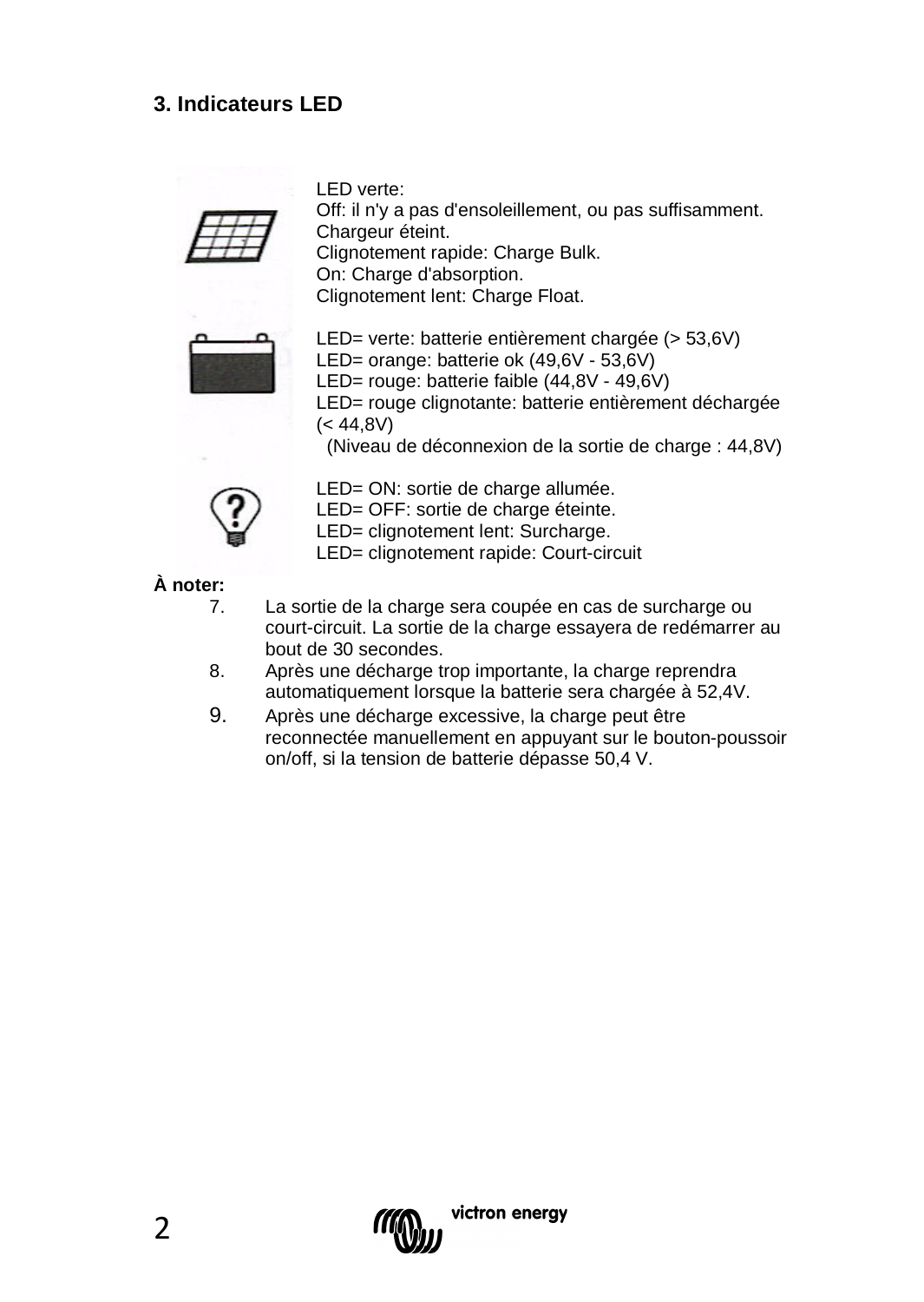### **4. CONFIGURATION DE LA SORTIE DE CHARGE**

### **4.1 Paramètres**

| $\Omega$       | Sortie de la charge éteinte en<br>permanence.                                  | 9  | Sortie de la charge allumée<br>pendant 9 heures après le<br>coucher du soleil   |   |
|----------------|--------------------------------------------------------------------------------|----|---------------------------------------------------------------------------------|---|
| 1              | Sortie de la charge allumée<br>pendant 1 heure après le<br>coucher du soleil   | 0. | Sortie de la charge allumée<br>pendant 10 heures après le<br>coucher du soleil. | F |
| 2              | Sortie de la charge allumée<br>pendant 2 heures après le<br>coucher du soleil. | 1. | Sortie de la charge allumée<br>pendant 11 heures après le<br>coucher du soleil. | 곶 |
| 3              | Sortie de la charge allumée<br>pendant 3 heures après le<br>coucher du soleil. | 2. | Sortie de la charge allumée<br>pendant 12 heures après le<br>coucher du soleil. | F |
| 4              | Sortie de la charge allumée<br>pendant 4 heures après le<br>coucher du soleil. | 3. | Sortie de la charge allumée<br>pendant 13 heures après le<br>coucher du soleil. | W |
| 5              | Sortie de la charge allumée<br>pendant 5 heures après le<br>coucher du soleil. | H  | Contrôle manuel de la charge                                                    |   |
| 6              | Sortie de la charge allumée<br>pendant 6 heures après le<br>coucher du soleil. | C. | Sortie de la charge<br>uniquement contrôlée par la<br>tension de batterie       | H |
| $\overline{7}$ | Sortie de la charge allumée<br>pendant 7 heures après le<br>coucher du soleil. | L  | Mode du coucher au lever du<br>soleil.                                          |   |
| 8              | Sortie de la charge allumée<br>pendant 8 heures après le<br>coucher du soleil. | q  | Mode de débogage                                                                |   |

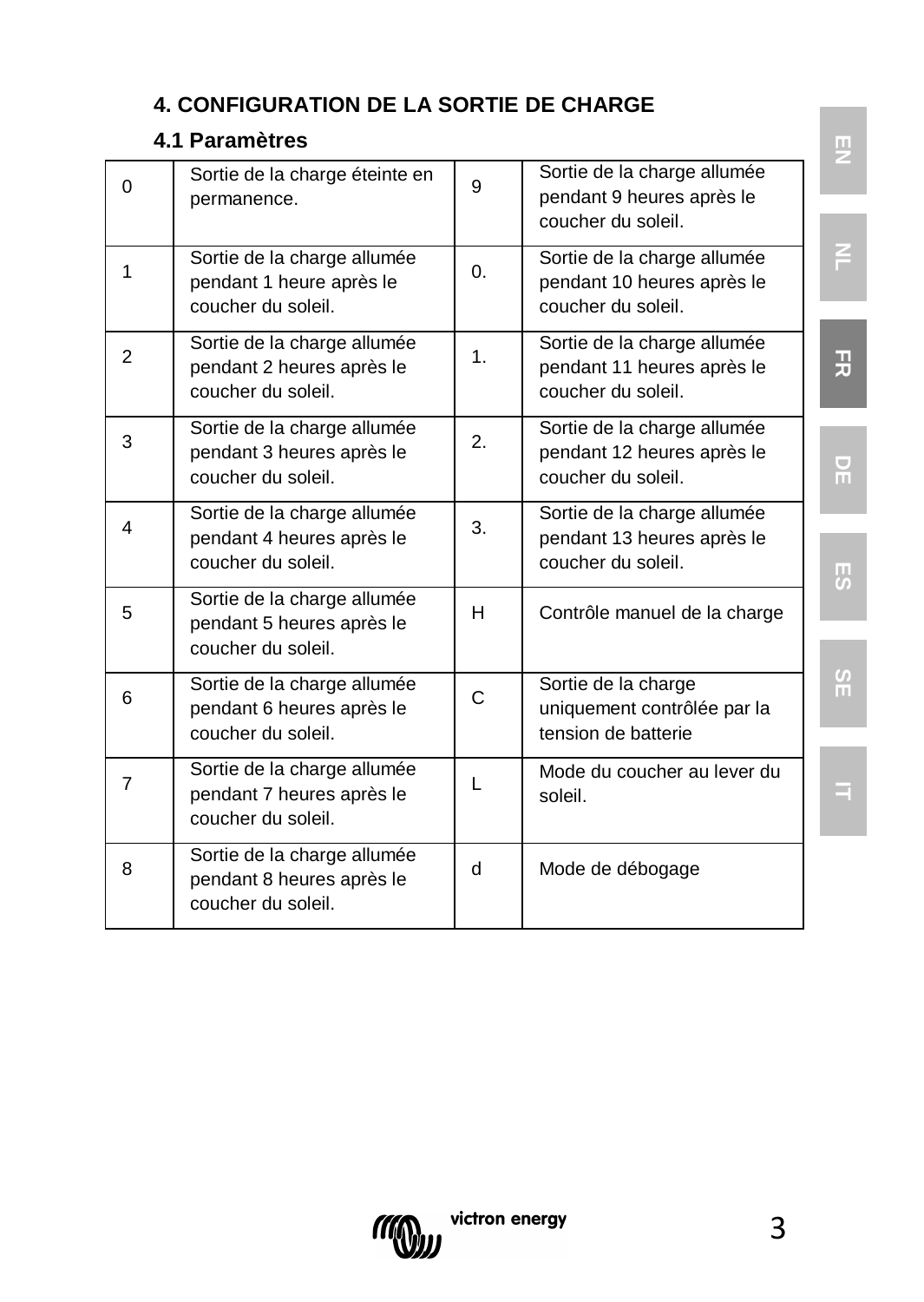### **4.2 Description des paramètres**

#### **0 Chargeur uniquement**

La sortie de charge est éteinte en permanence.

#### **1-13 Contrôle + retard de l'éclairage**

La sortie de la charge s'allume automatiquement après le coucher du soleil (tension du champ de panneaux solaires < à 32V), et le minuteur intégré commence à compter.

Lorsque le minuteur atteint l'heure configurée, ou quand la limite de tension faible est atteinte, la sortie de la charge s'éteindra.

#### **H Manuel**

La sortie de la charge peut être allumée et éteinte manuellement à l'aide du bouton-poussoir.

(L'arrêt en cas de tension faible reste actif)

#### **C Sortie de charge uniquement contrôlée par la tension de batterie**

La déconnexion et la connexion de la charge reposera uniquement sur la tension de batterie. Voir section 3.

#### **L Mode du coucher au lever du soleil.**

Retard d'allumage (tension du champ < 32V) : 10 secondes. Retard d'arrêt (tension du champ > 32V) : 1 minute. Pas de fonction de minuteur.

#### **D Mode de débogage**

Identique au mode L, mais avec un retard de 10 s/1 min.

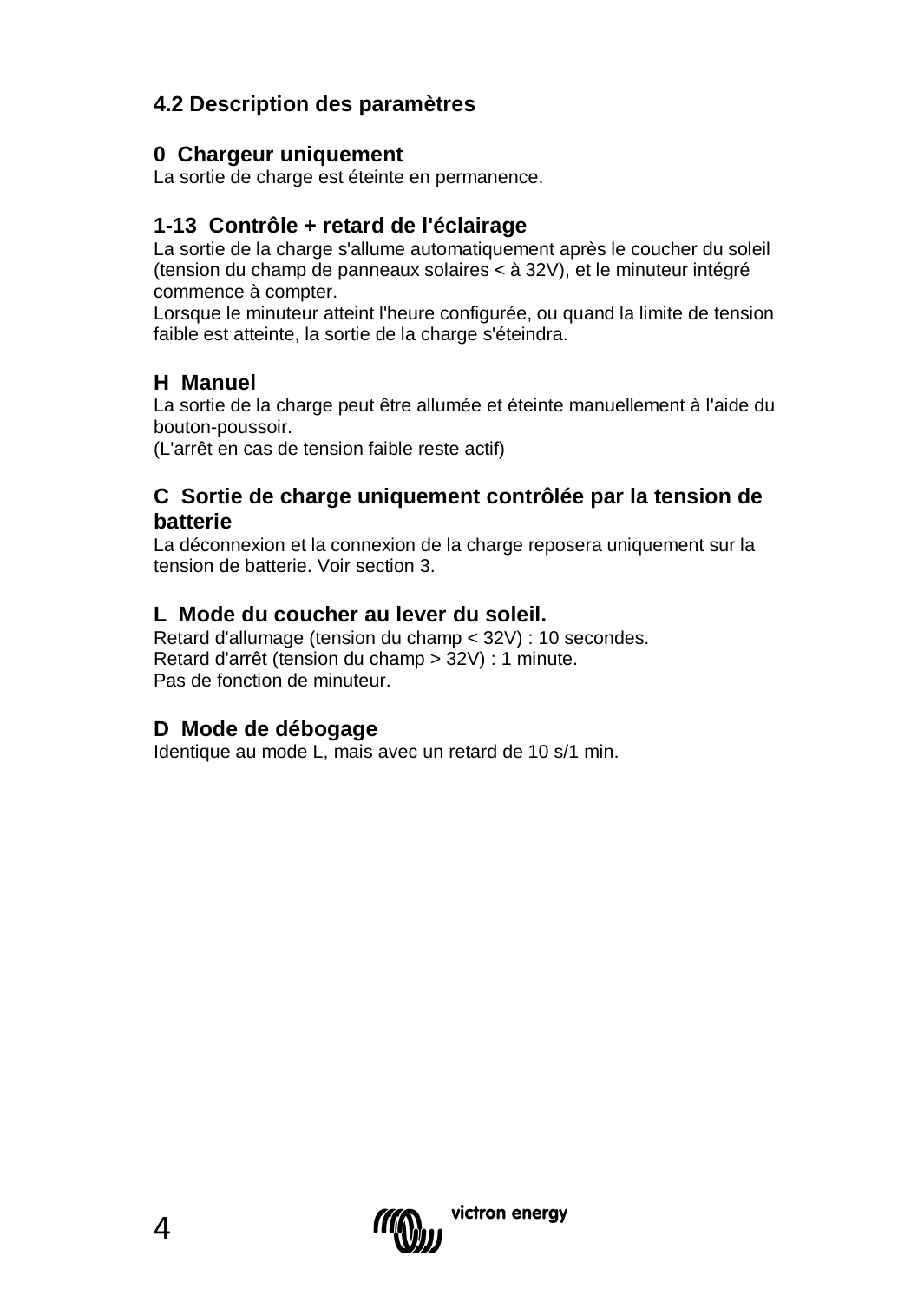## **5. SPÉCIFICATIONS**

| <b>BlueSolar PWM 48 V</b>                                     | 10A                                         | 20A                                             | 30A |  |  |  |
|---------------------------------------------------------------|---------------------------------------------|-------------------------------------------------|-----|--|--|--|
| Tension de batterie                                           |                                             | 48V                                             |     |  |  |  |
| Courant de charge nominal                                     | 10A                                         | 20A                                             | 30A |  |  |  |
| Champ de panneaux solaires<br>recommandé                      | 4 x 36 cellules ou 2 x 72 cellules pour 48V |                                                 |     |  |  |  |
| Déconnexion automatique en<br>cas de charge de tension faible |                                             | Oui                                             |     |  |  |  |
| Tension solaire maximale                                      | 100V                                        |                                                 |     |  |  |  |
| Autoconsommation                                              |                                             | < 10mA                                          |     |  |  |  |
|                                                               |                                             | Arrêt au bout de 60 s en cas de charge à 130%   |     |  |  |  |
| Protection contre la surcharge                                |                                             | Arrêt au bout de 5 s en cas de charge à 160%    |     |  |  |  |
|                                                               |                                             | Court-circuit: arrêt immédiat                   |     |  |  |  |
|                                                               | <b>Paramètres</b>                           |                                                 |     |  |  |  |
| Charge Bulk**                                                 |                                             | 58.0V                                           |     |  |  |  |
| Charge d'absorption                                           |                                             | 56,8V                                           |     |  |  |  |
| <b>Charge Float</b>                                           |                                             | 55.2V                                           |     |  |  |  |
| Charge de déconnexion                                         |                                             | 44.8V                                           |     |  |  |  |
| Charge de reconnexion                                         | 50,4V (manuelle)<br>52.4V (automatique)     |                                                 |     |  |  |  |
| Classe de protection                                          |                                             | IP20                                            |     |  |  |  |
|                                                               | <b>Boîtier</b>                              |                                                 |     |  |  |  |
| Taille de la borne                                            |                                             | 6mm <sup>2</sup> / AWG10                        |     |  |  |  |
| Poids                                                         |                                             | 165 <sub>qr</sub>                               |     |  |  |  |
| Dimension ( $h \times l \times p$ )                           |                                             | 95 x 140 x 33,5mm                               |     |  |  |  |
| Montage                                                       |                                             | Montage au mur vertical Seulement à l'intérieur |     |  |  |  |
| Humidité (sans condensation)                                  |                                             | Max. 95%                                        |     |  |  |  |
| Température d'exploitation                                    |                                             | -20°C à +50°C (charge pleine)                   |     |  |  |  |
| Refroidissement                                               |                                             | Convection naturelle                            |     |  |  |  |
|                                                               | <b>Normes</b>                               |                                                 |     |  |  |  |
| Sécurité                                                      |                                             | IEC 62109-1                                     |     |  |  |  |
| <b>EMC</b>                                                    |                                             | EN 61000-6-1, EN 61000-6-3                      |     |  |  |  |
|                                                               |                                             |                                                 |     |  |  |  |

\*\* Le contrôleur commutera immédiatement au niveau de tension d'absorption le plus faible dès que la tension Bulk aura été atteinte.

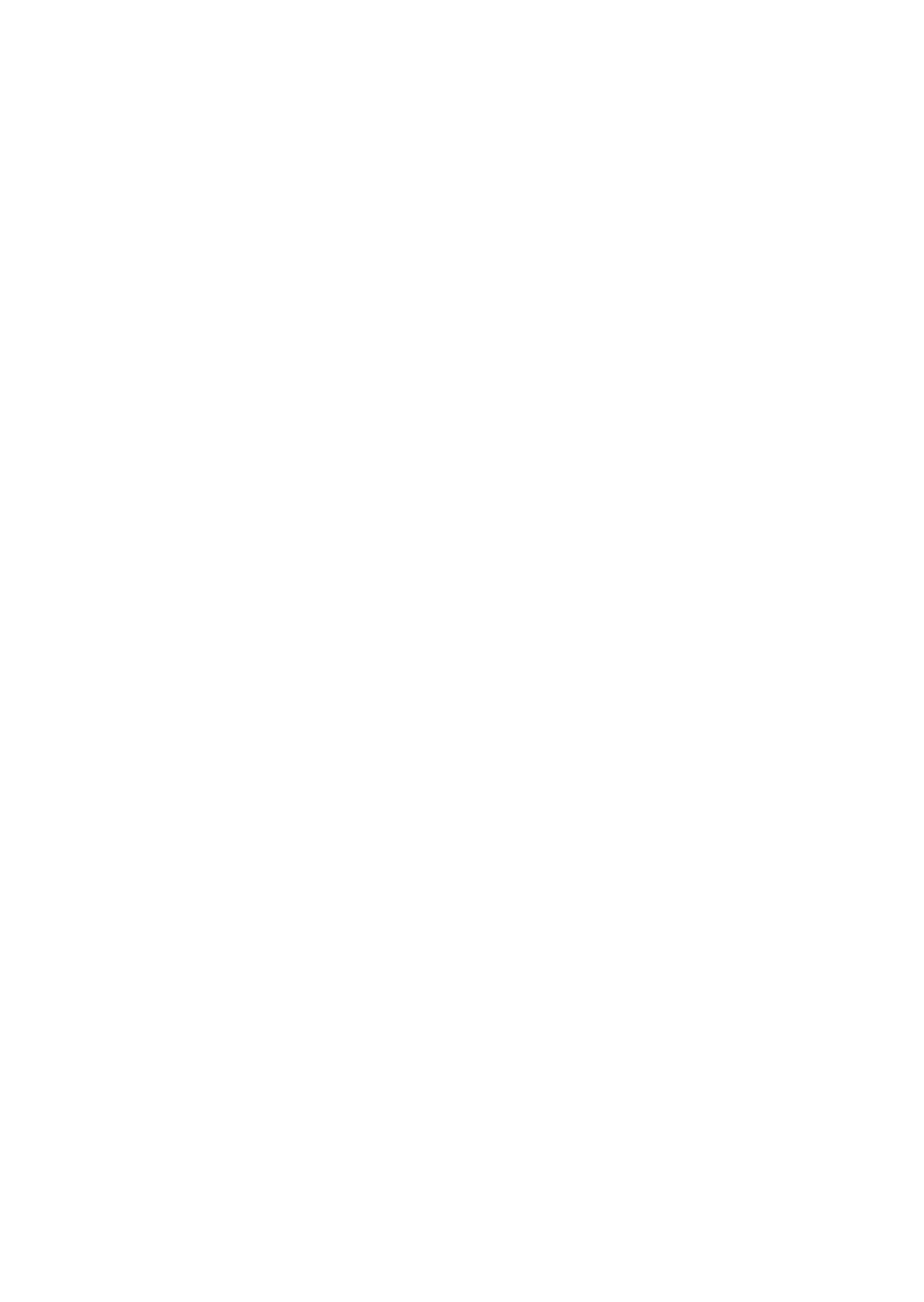#### **1. BESCHREIBUNG**

- Programmierbarer Lastausgang mit Beleuchtungssteuerung.
- Ladung der Batterie in drei Stufen (Konstantstrom, Konstantspannung, Ladeerhaltung).
- Schutz vor Überstrom.
- Kurzschlussschutz.
- Verpolungsschutz der Anschlüsse für Batterie- oder Solaranlagen.
- Abschalten der Last bei geringer Spannung.
- Einfaches Einrichten dank der einstelligen Siebensegmentanzeige.

#### **2. EINBAU**



Im Display wird "H" angezeigt, wenn der Regler eine 48V-Batterie erkennt. Achten Sie darauf, dass die Nennwerte für die Solaranlage und die Last nicht überschritten werden.



**EN**

**NL**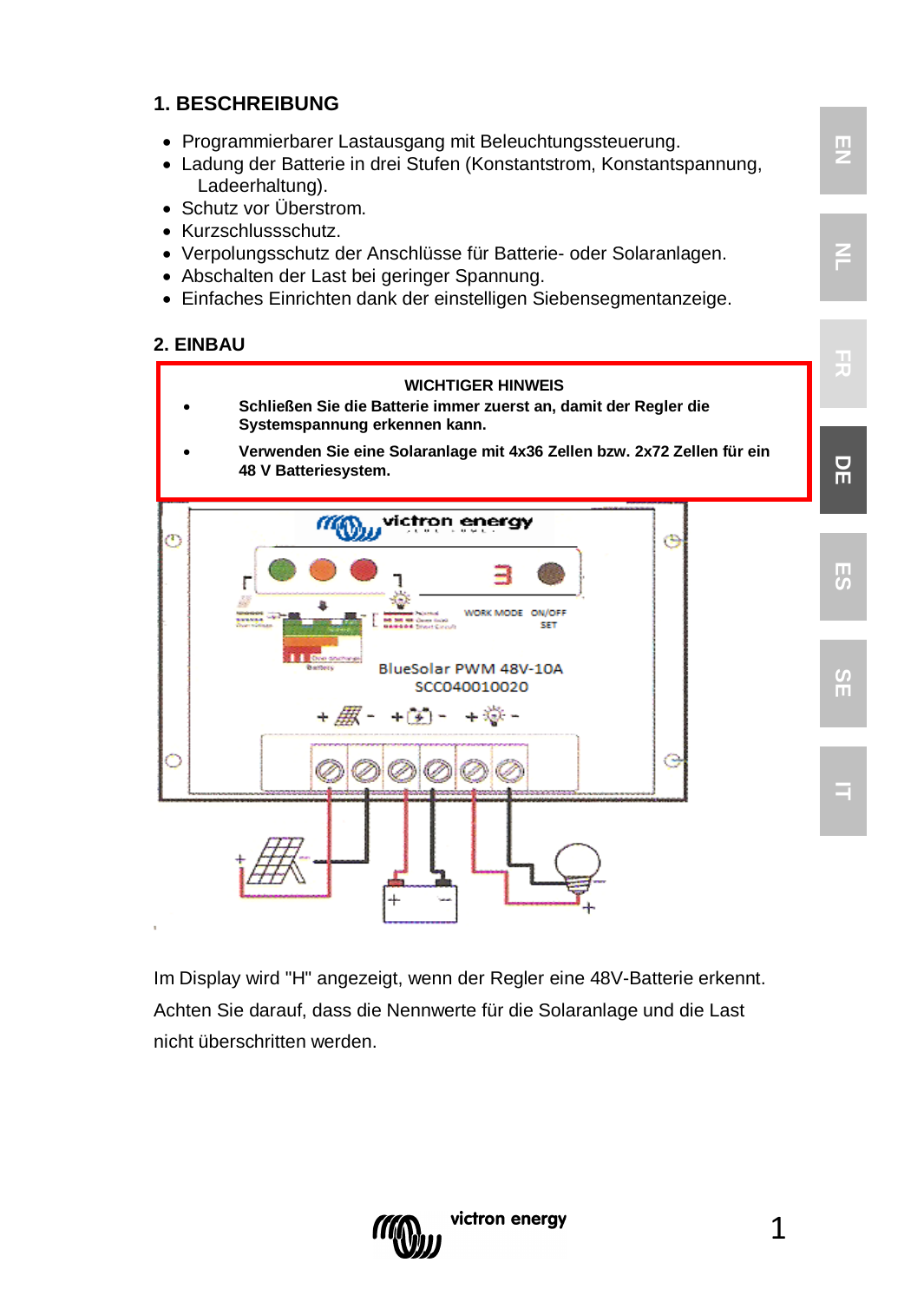#### **3. LED ANZEIGEN**

Grüne LED:

Aus: Kein bzw. nicht genügend Sonnenlicht Ladegerät aus:



Schnelles Blinken: Konstantstromladung. An: Konstantspannungsladung. Langsames Blinken: Erhaltungsladung.



- LED = Grün: Batterie voll aufgeladen (> 53,6V)
- LED = Orange: Batterie ok (49,6V 53,6V)
- LED = Rot: Batterie schwach (44,8V 49,6V)
- LED = Blinkt rot: Batterie vollständig entladen (> 44,8V) (Schwellwert für Absch. d. Lastausgangs: 44,8V)
- 
- LED = AN: Lastausgang ist an.
- LED = AUS: Lastausgang ist aus.
- LED = Langsames Blinken: Überlastung.
- LED = Schnelles Blinken: Kurzschluss.

## **Bitte beachten Sie:**

- 10. Der Lastausgang schaltet sich im Falle einer Überlastung oder eines Kurzschlusses aus. Der Lastausgang versucht dann, nach 30 Sekunden neu zu starten.
- 11. Nach einer Tiefenentladung verbindet sich die Last automatisch wieder, wenn die Batterie auf 52,4V aufgeladen wurde.
- 12. Nach einer Tiefenentladung kann die Last manuell wieder verbunden werden, indem die An-/Aus-Drucktaste betätigt wird, sofern die Batteriespannung über 50,4V liegt.

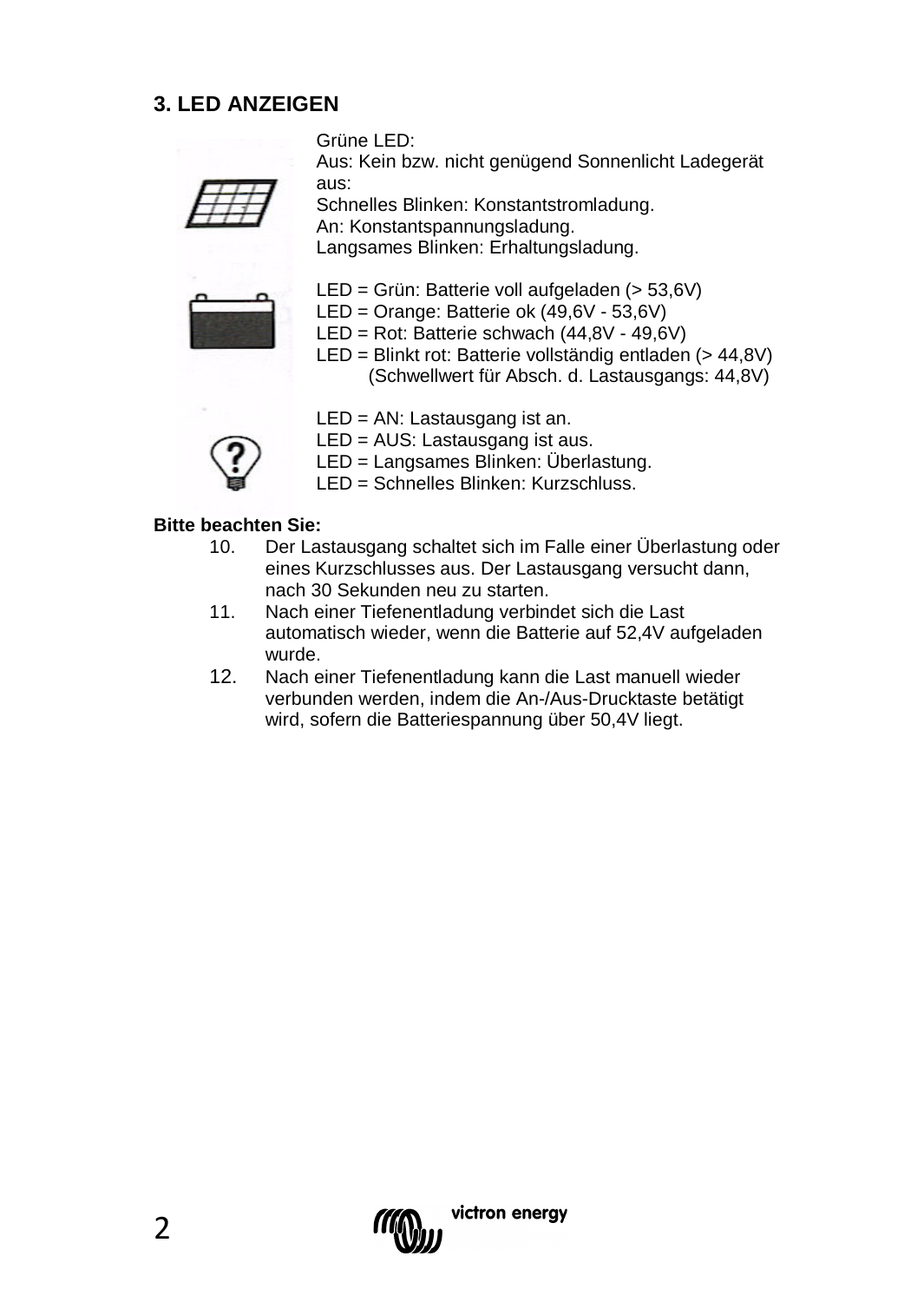## **4. EINSTELLUNG DES LASTAUSGANGS**

### **4.1 Einstellungen**

| $\Omega$ | Lastausgang ist immer aus.                               | 9          | Lastausgang nach<br>Sonnenuntergang 9 Stunden<br>lang an  | F              |
|----------|----------------------------------------------------------|------------|-----------------------------------------------------------|----------------|
| 1        | Lastausgang nach<br>Sonnenuntergang 1 Stunde<br>lang an  | $\Omega$ . | Lastausgang nach<br>Sonnenuntergang 10<br>Stunden lang an |                |
| 2        | Lastausgang nach<br>Sonnenuntergang 2 Stunden<br>lang an | 1.         | Lastausgang nach<br>Sonnenuntergang 11<br>Stunden lang an |                |
| 3        | Lastausgang nach<br>Sonnenuntergang 3 Stunden<br>lang an | 2.         | Lastausgang nach<br>Sonnenuntergang 12<br>Stunden lang an | 몪              |
| 4        | Lastausgang nach<br>Sonnenuntergang 4 Stunden<br>lang an | 3.         | Lastausgang nach<br>Sonnenuntergang 13<br>Stunden lang an | 5              |
| 5        | Lastausgang nach<br>Sonnenuntergang 5 Stunde<br>lang an  | н          | Manuelle Lastregelung                                     | $\frac{5}{11}$ |
| 6        | Lastausgang nach<br>Sonnenuntergang 6 Stunden<br>lang an | C          | Lastausgang wird nur durch<br>Batteriespannung geregelt   |                |
| 7        | Lastausgang nach<br>Sonnenuntergang 7 Stunden<br>lang an | L          | Modus "Von der Abend- bis<br>zur Morgendämmerung"         |                |
| 8        | Lastausgang nach<br>Sonnenuntergang 8 Stunden<br>lang an | d          | Fehlersuchmodus                                           |                |



**NL**

**SE**

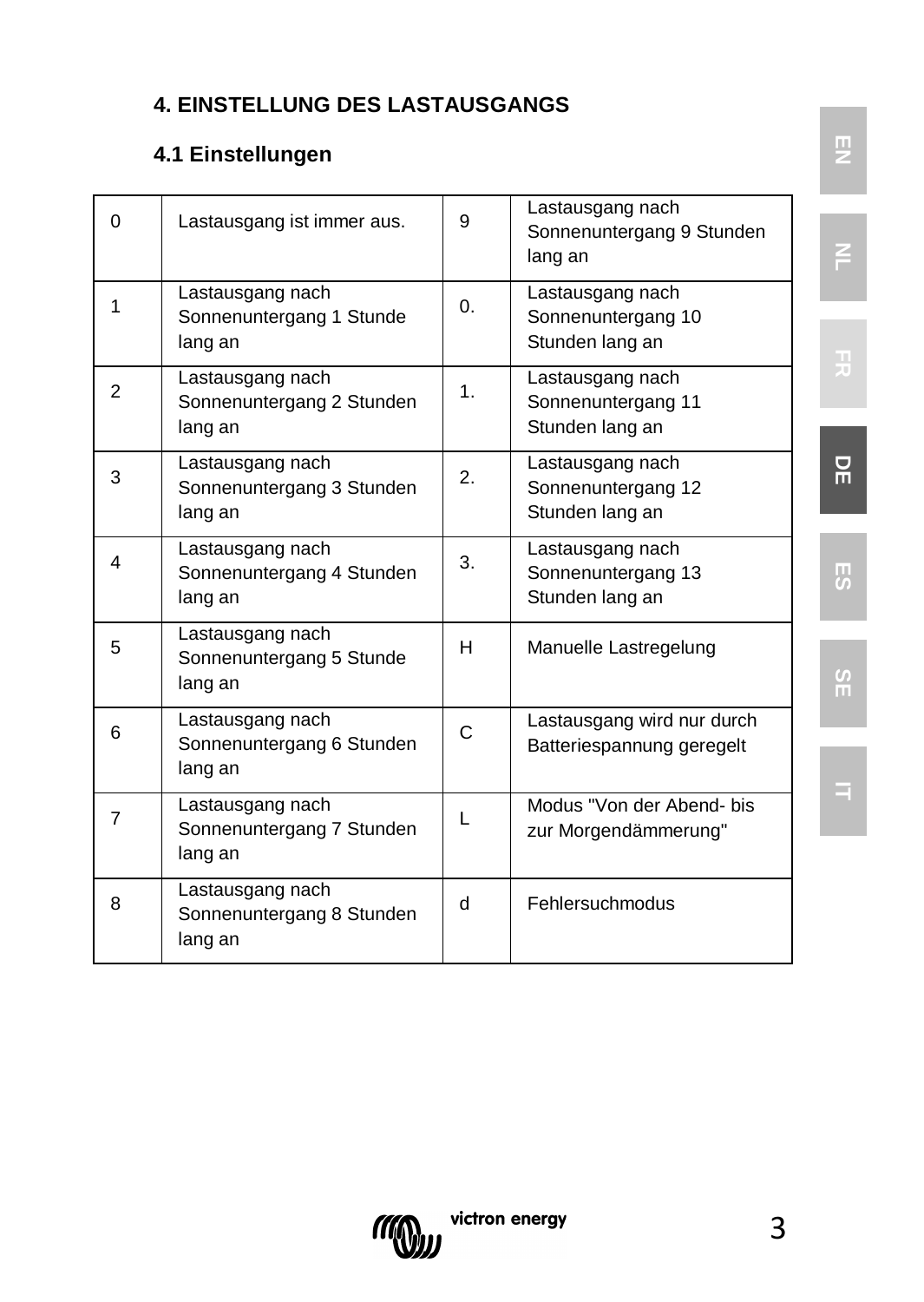#### **4.2 Beschreibung der Einstellungen**

#### **0 Nur Ladegerät**

Der Lastausgang ist immer aus.

#### **1-13 Beleuchtungssteuerung + Verzögerung**

Der Lastausgang schaltet sich nach Sonnenuntergang automatisch ein (Anlagenspannung < 32 V) und der eingebaute Timer beginnt zu zählen. Erreicht der Timer die eingestellte Zeit oder wird der Schwellwert für niedrige Spannung erreicht, schaltet sich der Lastausgang aus.

#### **H Manuelle Steuerung**

Der Lastausgang kann manuell über die Drucktaste ein- und ausgeschaltet werden.

(Das Abschalten im Falle einer zu niedrigen Spannung bleibt aktiviert.)

#### **C Lastausgang wird nur durch Batteriespannung geregelt**

Das Anschließen und Trennen der Last richtet sich nur nach der Batteriespannung (siehe Abschnitt 3).

#### **L Modus "Von der Abend- bis zur Morgendämmerung"**

Einschaltverzögerung (Anlagenspannung < 32V) 10 Sekunden Abschaltverzögerung (Anlagenspannung > 32V) 1 Minute Keine Timer Funktion.

#### **d Fehlersuchmodus**

Wie L-Modus, jedoch ohne die 10 s/1 Min Verzögerung.

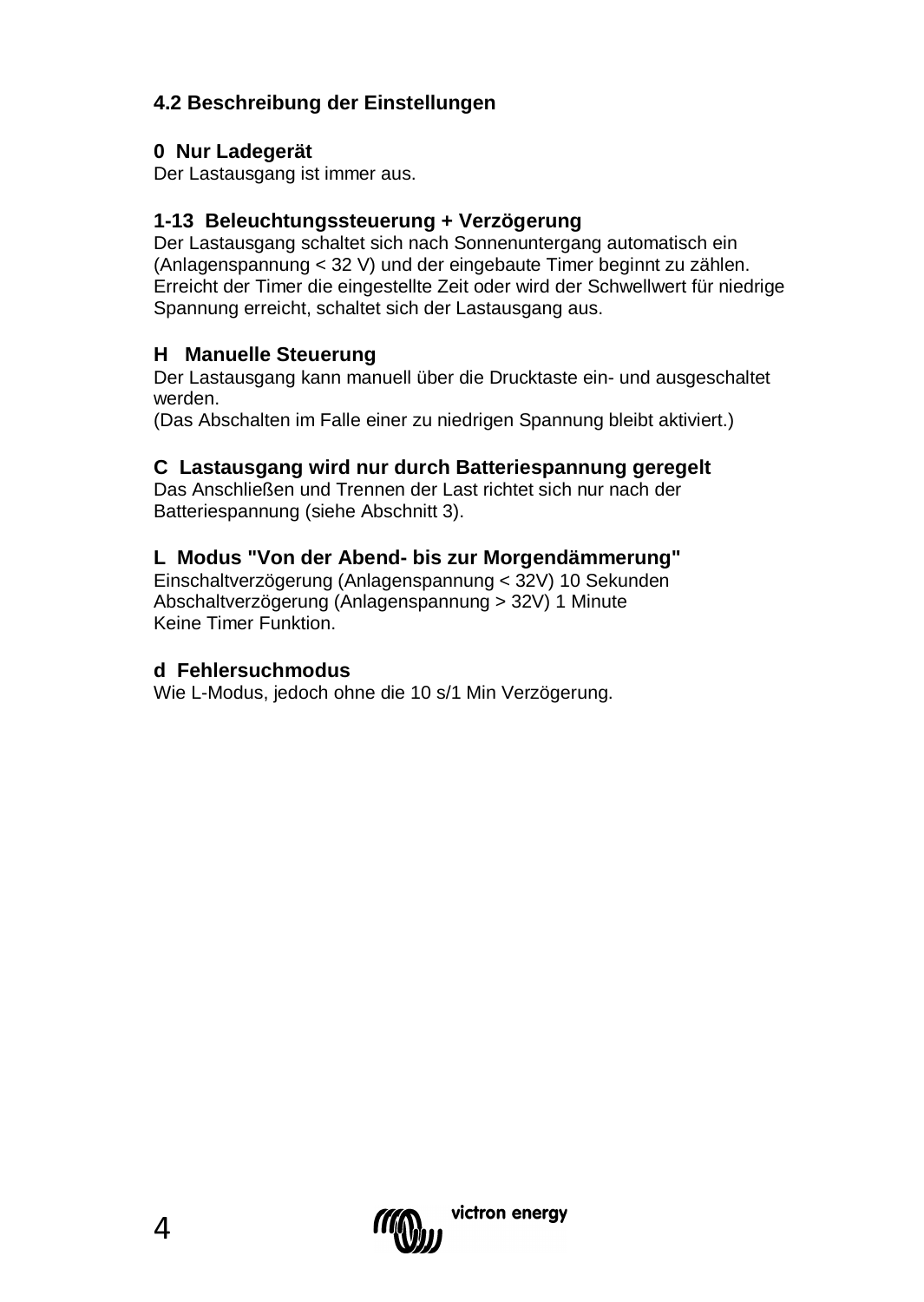#### **5. TECHNISCHE DATEN**

| <b>BlueSolar PWM 48 V</b>                                  | 10A                                    | 20A                                          | <b>30A</b> |  |
|------------------------------------------------------------|----------------------------------------|----------------------------------------------|------------|--|
| Batteriespannung                                           |                                        | 48V                                          |            |  |
| Nennladestrom                                              | 10A                                    | 20A                                          | 30A        |  |
| Empfohlene Solaranlage                                     |                                        | 4x36 Zellen oder 2x72 Zellen für 48V         |            |  |
| Automatisches Abschalten der<br>Last bei geringer Spannung |                                        | Ja                                           |            |  |
| Maximale Solar-Spannung                                    |                                        | 100V                                         |            |  |
| Eigenverbrauch                                             |                                        | < 10mA                                       |            |  |
|                                                            |                                        | Abschalten nach 60 s bei einer Last von 130% |            |  |
| Überlastungsschutz                                         |                                        | Abschalten nach 5 s bei einer Last von 160%  |            |  |
|                                                            |                                        | Kurzschluss: sofortiges Abschalten           |            |  |
| <b>Einstellungen</b>                                       |                                        |                                              |            |  |
| Konstantstromladung**                                      |                                        | 58.0V                                        |            |  |
| Konstantspannungsladung                                    |                                        | 56.8V                                        |            |  |
| Erhaltungsladung                                           | 55.2V                                  |                                              |            |  |
| Last trennen                                               | 44.8V                                  |                                              |            |  |
| Last wieder anschließen                                    | 50,4V (manuell)<br>52,4V (automatisch) |                                              |            |  |
| Schutzklasse                                               |                                        | IP20                                         |            |  |
|                                                            | Gehäuse                                |                                              |            |  |
| Klemmengröße                                               |                                        | 6mm <sup>2</sup> / AWG10                     |            |  |
| Gewicht                                                    |                                        | 165 <sub>a</sub>                             |            |  |
| Maße (HxBxT)                                               |                                        | 95 x 140 x 33,5mm                            |            |  |
| Montage                                                    |                                        | Vertikale Wandmontage  nur im Innenbereich   |            |  |
| Feuchte (nicht kondensierend)                              |                                        | Max. 95%                                     |            |  |
| Betriebstemperatur                                         |                                        | -20°C bis +50°C (volle Last)                 |            |  |
| Kühlung                                                    |                                        | Naturkonvektion                              |            |  |
|                                                            | <b>Normen</b>                          |                                              |            |  |
| Sicherheit                                                 |                                        | IEC 62109-1                                  |            |  |
| <b>EMC</b>                                                 |                                        | EN 61000-6-1, EN 61000-6-3                   |            |  |

\*\* Der Regler schaltet automatisch auf den niedrigeren Konstantspannungsschwellwert, nachdem der Konstantstromladungsschwellwert erreicht wurde.



**EN**

**NL**

**DE**

**ES**

**SE**

**IT**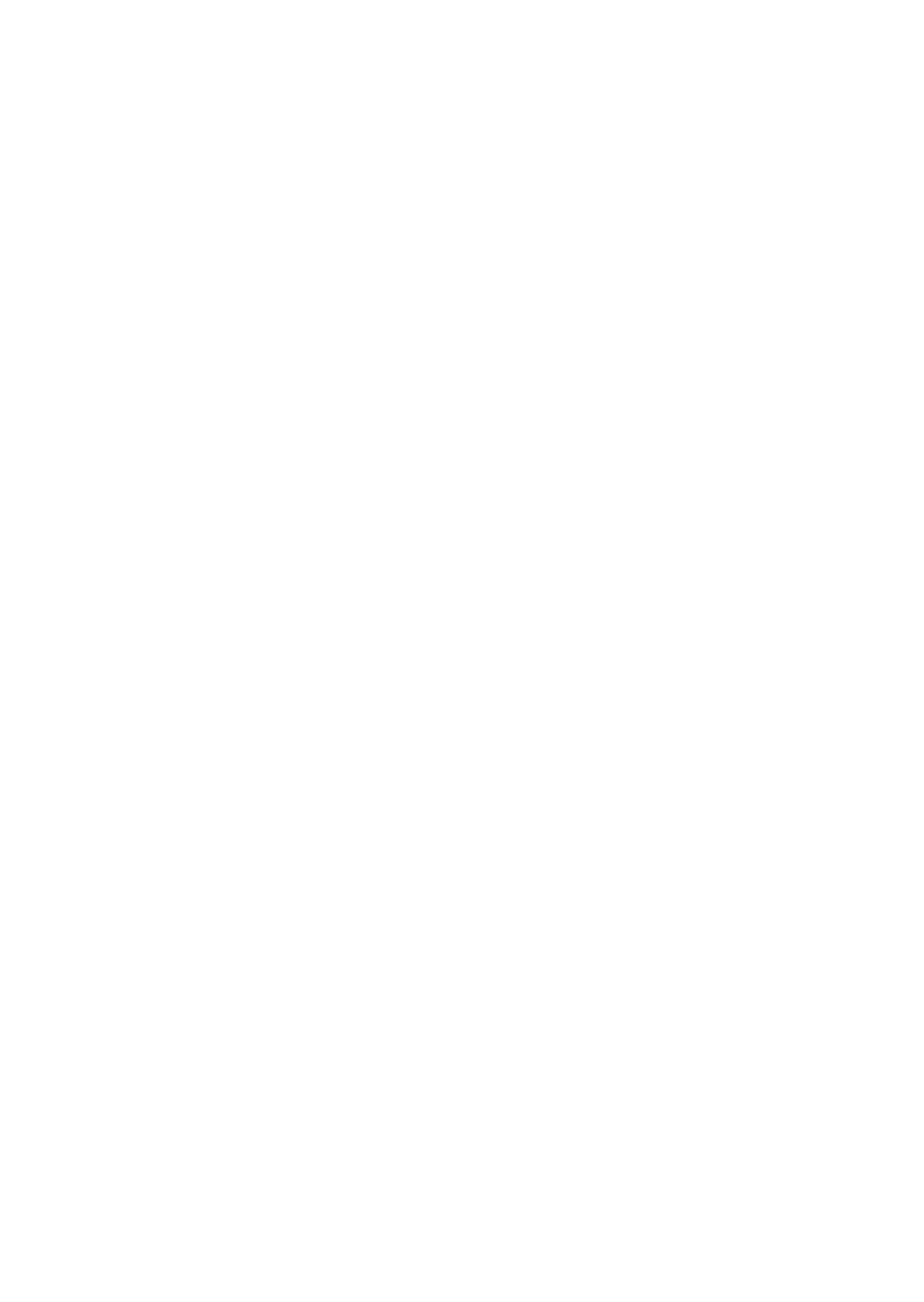### **1. DESCRIPCIÓN**

- Salida de carga programable con modo de control de iluminación.
- Carga de las baterías de tres etapas (inicial, absorción y flotación).
- Protegido contra sobrecorriente.
- Protegido contra cortocircuitos.
- Protegido contra la conexión inversa de la batería o de los paneles solares
- Desconexión de la carga por baja tensión.
- Fácil de configurar gracias a la pantalla de 1 dígito y 7 segmentos.

#### **2. INSTALACIÓN**



La pantalla mostrará una "H" si el controlador detecta una batería de 48V. No sobrepasar los valores nominales solares y de carga



1

**EN**

F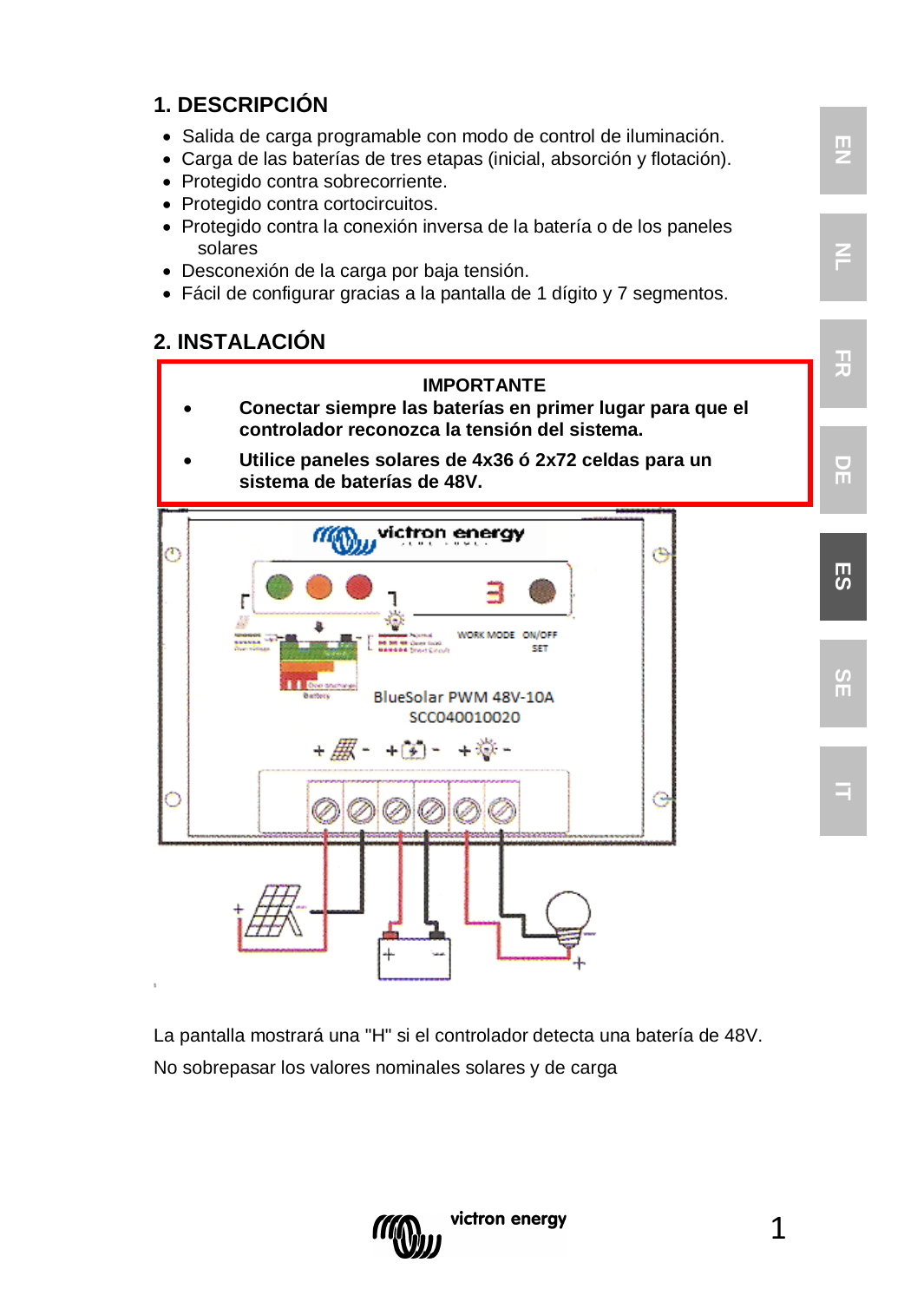### **3. INDICADORES LED**

LED verde: Off: Ninguna luz solar o insuficiente luz solar Cargador

desactivado. Parpadeo rápido: Carga inicial. On: Carga de absorción. Parpadeo lento: Carga de flotación.



LED=Verde: batería totalmente cargada (> 53,6V) LED=Naranja: batería OK (49,6V - 53,6V) LED=Rojo: batería con poca carga (44,8V - 49,6V) LED=Rojo intermitente: batería completamente descargada (< 44,8V) (nivel de desconexión de la salida de carga: 44,8V)



LED=ON: salida de carga activada. LED=OFF: salida de carga desactivada. LED= Parpadeo lento: Sobrecarga. LED=Parpadeo rápido: Cortocircuito

## **Observación:**

- La salida de carga se desactivará en caso de sobrecarga o cortocircuito. La salida de carga tratará de reiniciarse pasados 30 segundos.
- 14. Después de una sobredescarga, la carga se volverá a conectar automáticamente cuando la batería alcance los 52,4V.
- 15. Después de una sobredescarga, la carga puede volver a conectarse manualmente pulsando el botón "ON/OFF", si la tensión de la batería excede los 50,4V.

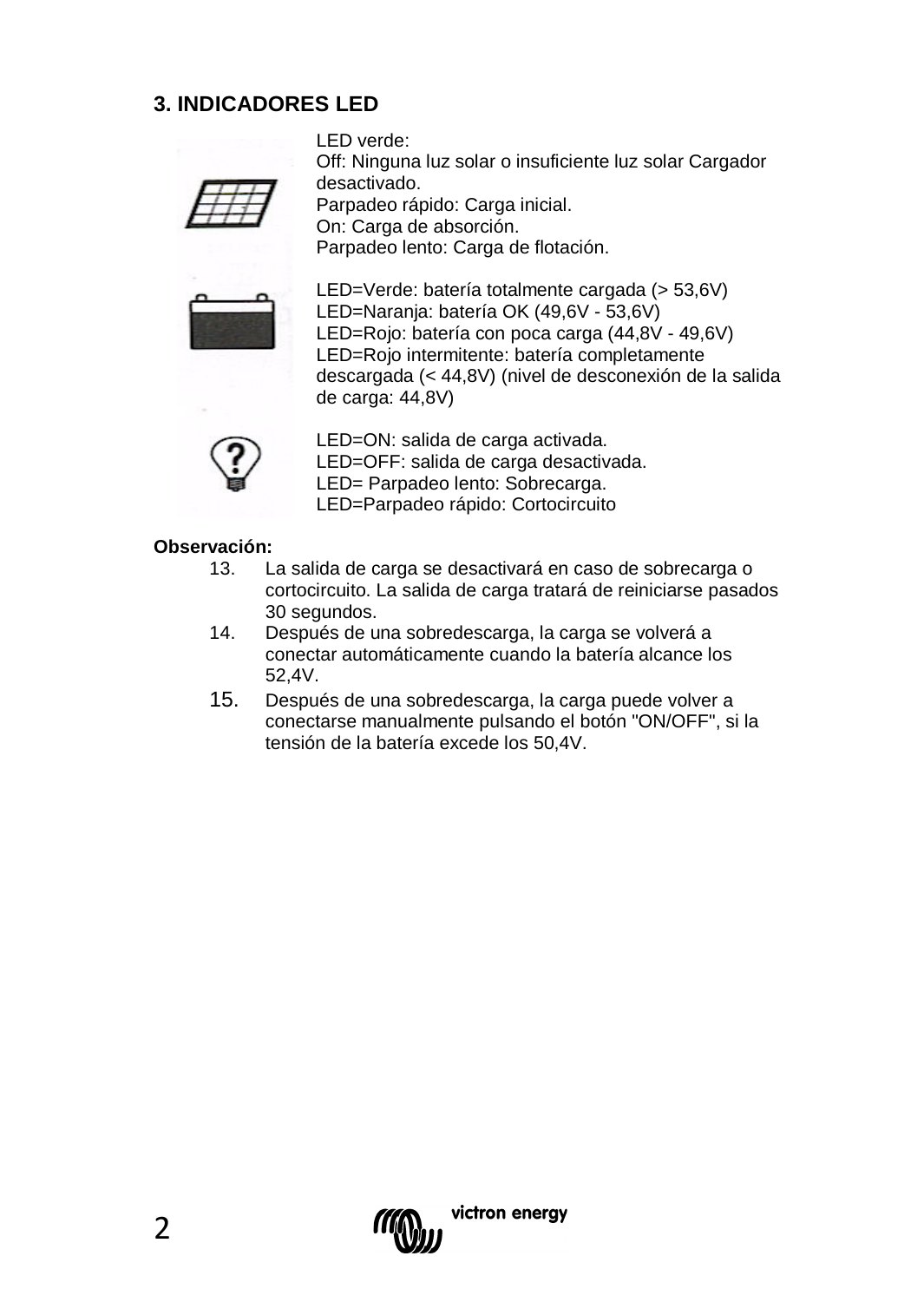## **4. AJUSTE DE LA SALIDA DE CARGA**

### **4.1 Ajustes**

| $\Omega$       | Salida de carga<br>permanentemente<br>desconectada                         | 9            | Salida de carga activada<br>durante 9 horas después de<br>la puesta de sol  |
|----------------|----------------------------------------------------------------------------|--------------|-----------------------------------------------------------------------------|
| 1              | Salida de carga activada<br>durante 1 hora después de la<br>puesta de sol  | 0.           | Salida de carga activada<br>durante 10 horas después de<br>la puesta de sol |
| $\overline{2}$ | Salida de carga activada<br>durante 2 horas después de<br>la puesta de sol | 1.           | Salida de carga activada<br>durante 11 horas después de<br>la puesta de sol |
| 3              | Salida de carga activada<br>durante 3 horas después de<br>la puesta de sol | $\mathbf{2}$ | Salida de carga activada<br>durante 12 horas después de<br>la puesta de sol |
| 4              | Salida de carga activada<br>durante 4 horas después de<br>la puesta de sol | 3.           | Salida de carga activada<br>durante 13 horas después de<br>la puesta de sol |
| 5              | Salida de carga activada<br>durante 5 hora después de la<br>puesta de sol  | н            | Control manual de la carga                                                  |
| 6              | Salida de carga activada<br>durante 6 horas después de<br>la puesta de sol | C.           | Salida de la carga controlada<br>sólo por la tensión de la<br>batería       |
| $\overline{7}$ | Salida de carga activada<br>durante 7 horas después de<br>la puesta de sol | L            | Modo desde el crepúsculo<br>hasta el amanecer                               |
| 8              | Salida de carga activada<br>durante 8 horas después de<br>la puesta de sol | q            | Modo depuración                                                             |

**NL**

**FR**

**DE**

**ES**

**SE**

**IT**

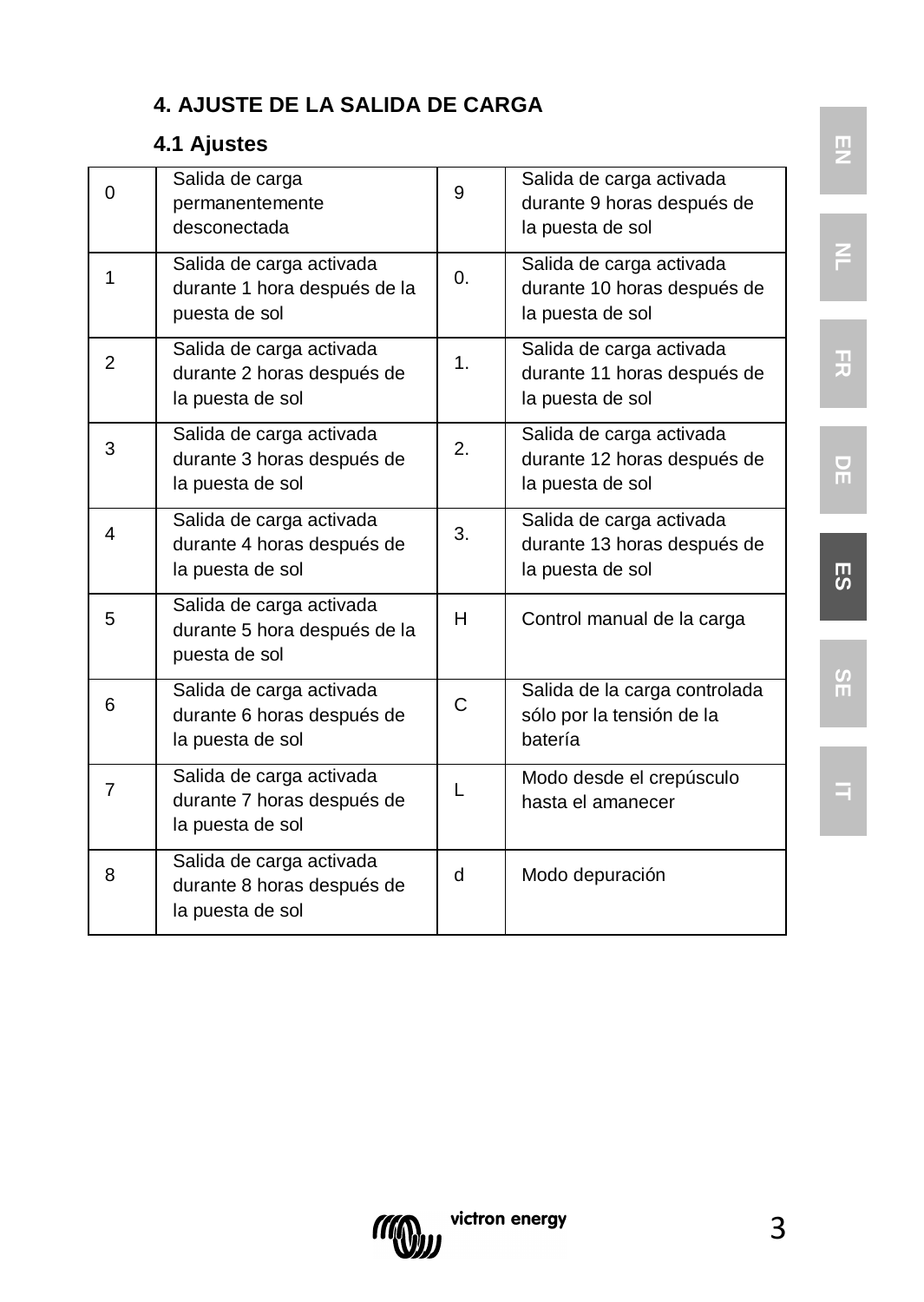### **4.2 Descripción de parámetros**

#### **0 Cargador sólo**

La salida de carga está permanentemente desconectada.

#### **1-13 Control de luz + demora**

La salida de la carga se enciende automáticamente después de la puesta de sol (tensión del conjunto de las placas < 32V) y el temporizador incorporado comienza a contar.

Cuando el temporizador llega al tiempo fijado, o cuando se alcanza la tensión límite, la salida de carga se desconectará.

#### **H Manual**

Se puede desconectar manualmente la salida de la carga con el pulsador. (la desconexión por baja tensión permanece activa).

#### **C Salida de la carga controlada sólo por la tensión de la batería**

Desconexión de carga y reconexión de carga dependerán sólo de la tensión de la batería, ver sección 3

#### **L Modo desde el crepúsculo hasta el amanecer**

Activar la demora ( < 32V): 10 segundos. Desactivar la demora (tensión del conjunto de placas > 32V): 1 minuto. Sin función temporizador.

#### **d Modo depuración**

Igual que el modo L pero sin la demora de 10s/1 min

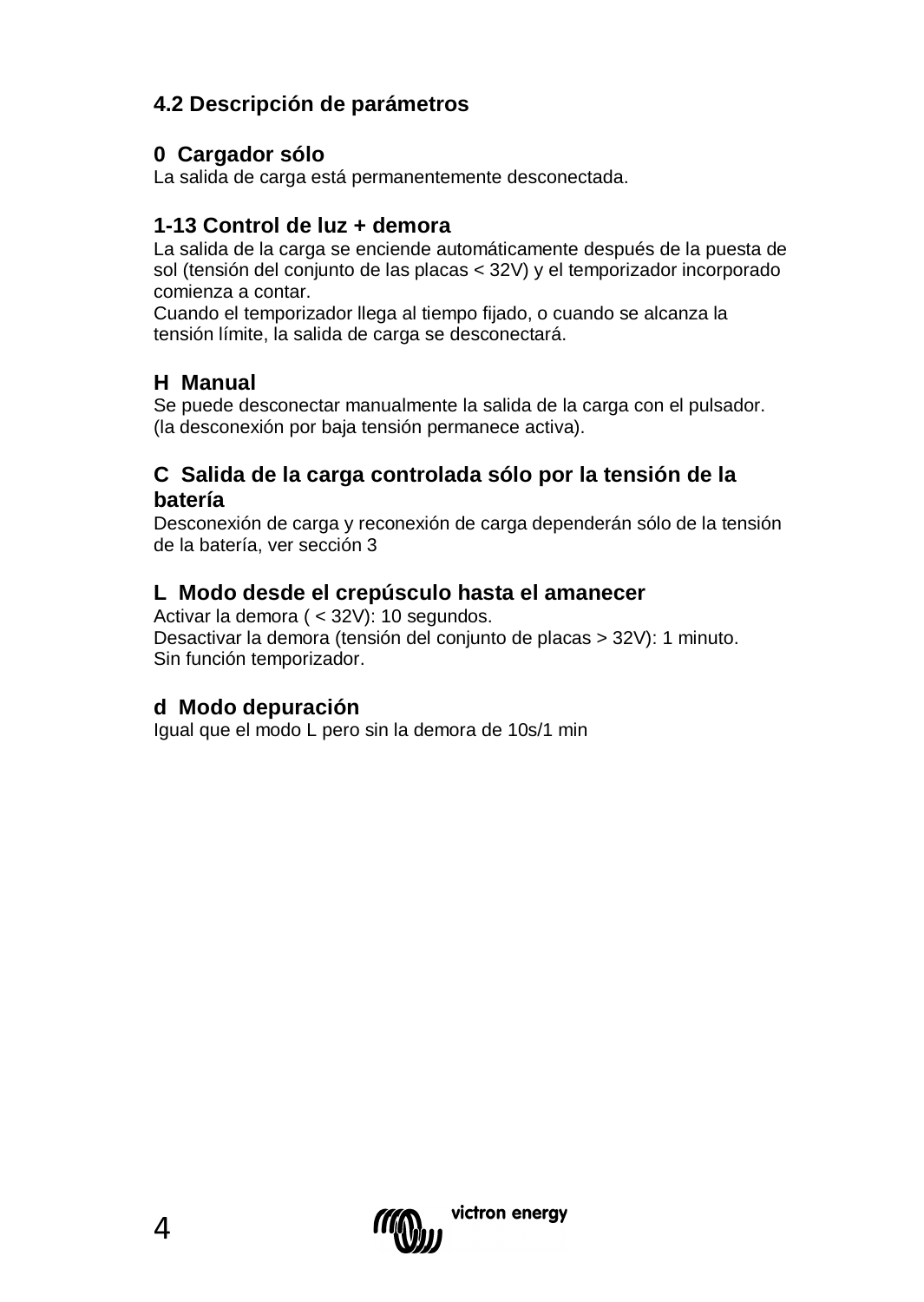### **5. ESPECIFICACIONES**

| <b>BlueSolar PWM 48V</b>                               | 10A                                  | 20A                                                | 30A             | ш              |  |  |  |
|--------------------------------------------------------|--------------------------------------|----------------------------------------------------|-----------------|----------------|--|--|--|
| Tensión de la batería                                  |                                      | 48V                                                |                 |                |  |  |  |
| Corriente de carga nominal                             | 10A                                  | 20A                                                | 30A             |                |  |  |  |
| Paneles solares recomendados                           |                                      | de 4x36 ó 2x72 celdas para 48V                     |                 |                |  |  |  |
| Desconexión automática de la<br>carga por baja tensión |                                      | Sí                                                 |                 |                |  |  |  |
| Tensión solar máxima                                   |                                      | 100V                                               |                 |                |  |  |  |
| Autoconsumo                                            |                                      | < 10mA                                             |                 |                |  |  |  |
|                                                        |                                      | Desconexión tras 60 s al alcanzar el 130% de carga |                 | H              |  |  |  |
| Protección contra sobrecarga                           |                                      | Desconexión tras 5 s al alcanzar el 160% de carga  |                 |                |  |  |  |
|                                                        |                                      | Desconexión inmediata en caso de cortocircuito     |                 |                |  |  |  |
|                                                        | Configuración                        |                                                    |                 |                |  |  |  |
| Carga inicial**                                        |                                      | 58.0V                                              |                 | U<br>ш         |  |  |  |
| Carga de absorción                                     |                                      | 56.8V                                              |                 |                |  |  |  |
| Carga de flotación                                     |                                      | 55.2V                                              |                 |                |  |  |  |
| Desconexión de la carga                                | 44.8V                                |                                                    |                 |                |  |  |  |
| Reconexión de la carga                                 | 50,4V (manual)<br>52,4V (automático) |                                                    |                 |                |  |  |  |
| Clase de protección                                    |                                      | <b>IP20</b>                                        |                 |                |  |  |  |
|                                                        | <b>Carcasa</b>                       |                                                    |                 |                |  |  |  |
| Tamaño de los terminales                               |                                      | 6mm <sup>2</sup> / AWG10                           |                 | $\frac{5}{11}$ |  |  |  |
| Peso                                                   |                                      | 165 <sub>a</sub>                                   |                 |                |  |  |  |
| Dimensiones (al x an x p)                              |                                      | 95 x 140 x 33,5mm                                  |                 |                |  |  |  |
| Montaje                                                |                                      | Montaje vertical de pared                          | solo interiores |                |  |  |  |
| Humedad (sin condensación)                             |                                      | Max. 95%                                           |                 |                |  |  |  |
| Temperatura de trabajo                                 | -20°C a +50°C (carga completa)       |                                                    |                 |                |  |  |  |
| Refrigeración                                          |                                      | Convección natural                                 |                 |                |  |  |  |
|                                                        | <b>Normativas</b>                    |                                                    |                 |                |  |  |  |
| Seguridad                                              |                                      | IEC 62109-1                                        |                 |                |  |  |  |
| <b>EMC</b>                                             | EN 61000-6-1, EN 61000-6-3           |                                                    |                 |                |  |  |  |

El controlador conmuta inmediatamente al nivel de tensión de absorción más bajo una vez alcanzado el nivel de carga inicial.

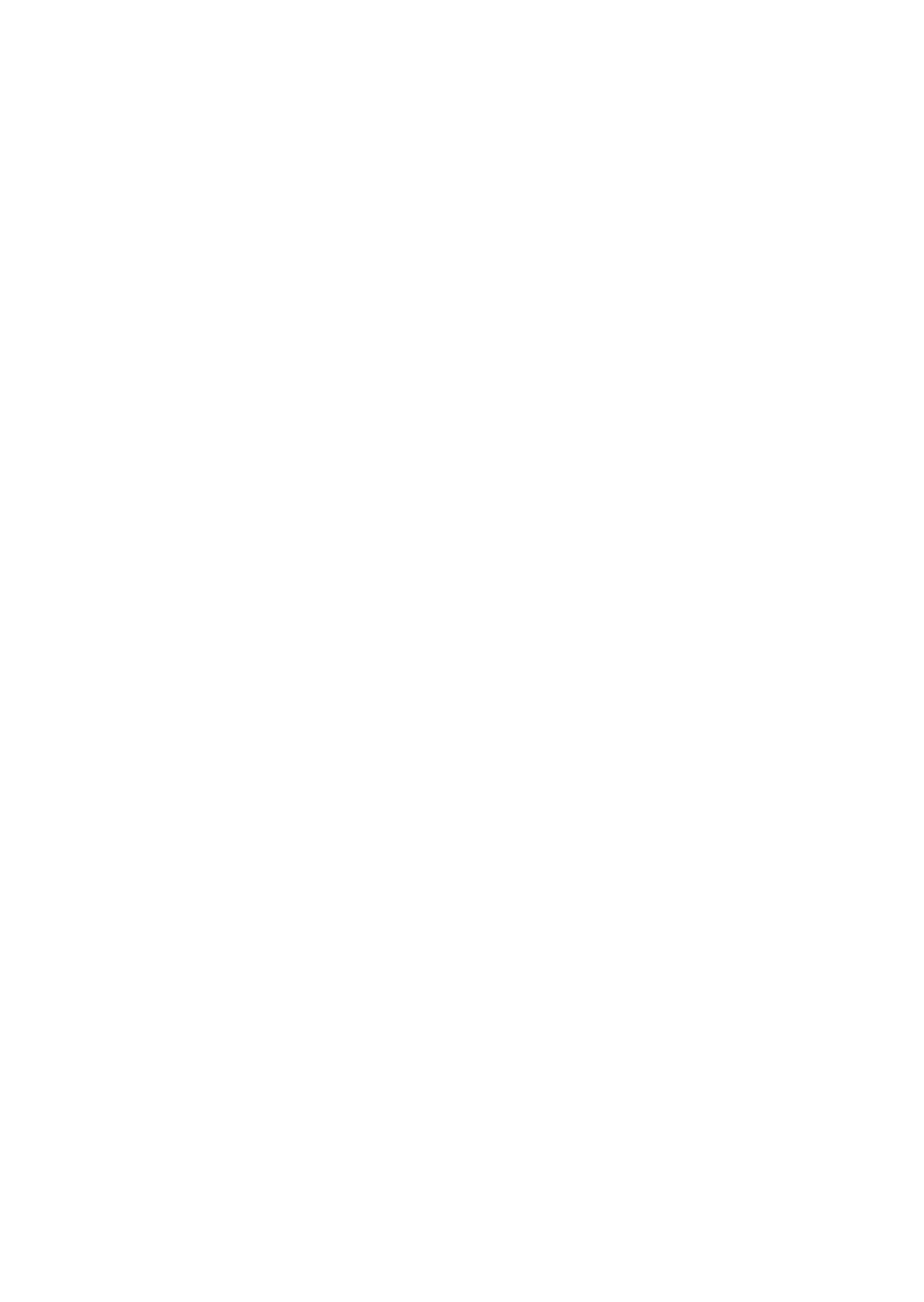### **1. BESKRIVNING**

- Programmerbar belastningsutgång med ljuskontrollsläge.
- Batteriladdning i tre steg (bulk, absorption och float).
- Skyddad mot överström.
- Skyddad mot kortslutning.
- Skyddad mot omvänd polaritet vid anslutning till solpanel och/eller batteri.
- Belastningsbortkoppling vid låg spänning (LVD)
- Enkel att installera tack vare den digitala sjusegmentsdisplayen.

#### **2. INSTALLATION**



Displayen visar ett "H" om regulatorn detekterar ett 48V batteri. Överskrid inte de angivna solcells-och laddningsvärdena



**EN**

**NL**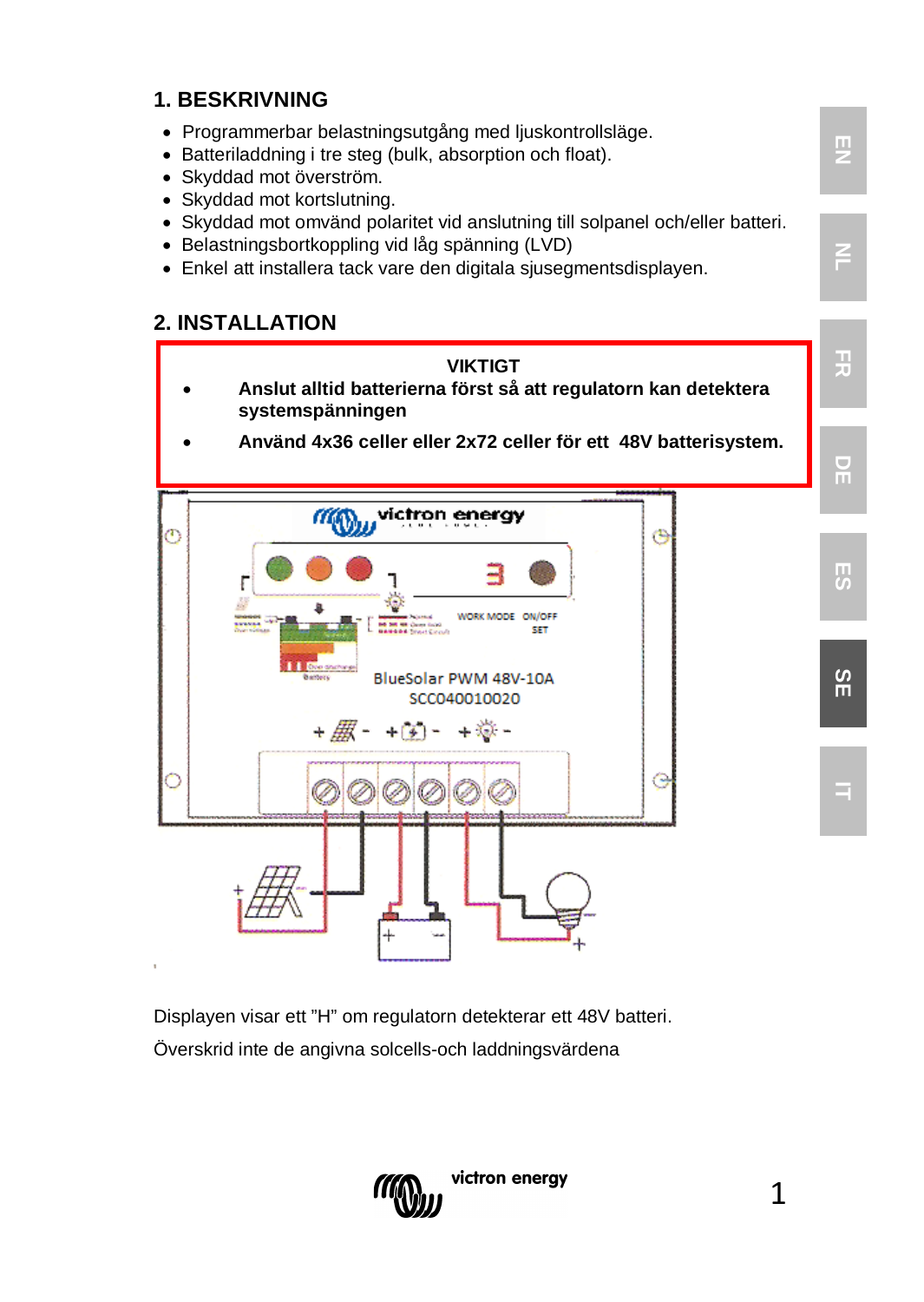#### **3. LED-INDIKATORER**



Grön LED: Av: Inget sollius eller otillräckligt sollius. Laddare av. Blinkar snabbt: Bulkladdning På: Absorptionsladdning. Blinkar långsamt: Floatladdning.



LED=Grön: fulladdat batteri (> 53,6V) LED=Orange: batteri ok (49,6V - 53,6V) LED=Röd: lågt batteri (44,8V - 49,6V) LED=Blinkar rött: helt urladdat batteri (< 44,8V) (gränsvärde för belastningsbortkoppling: 44,8V)



LED=PÅ: belastningsutgången är på. LED=AV: belastningsutgången är av.

LED=Blinkar långsamt: Överbelastning.

LED=Blinkar snabbt: Kortslutning

## **Lägg märke till:**

- 16. Belastningsutgången stängs av vid överbelastning eller kortslutning. Belastningsutgången kommer att försöka starta på nytt igen efter 30 sekunder.
- 17. Efter en överurladdning kommer belastningen att återkopplas när batteriet är laddat till 52,4V.
- 18. Efter en överurladdning kan belastningen återkopplas manuellt genom att trycka på av/på-knappen om batterispänningen överstiger 50,4V.

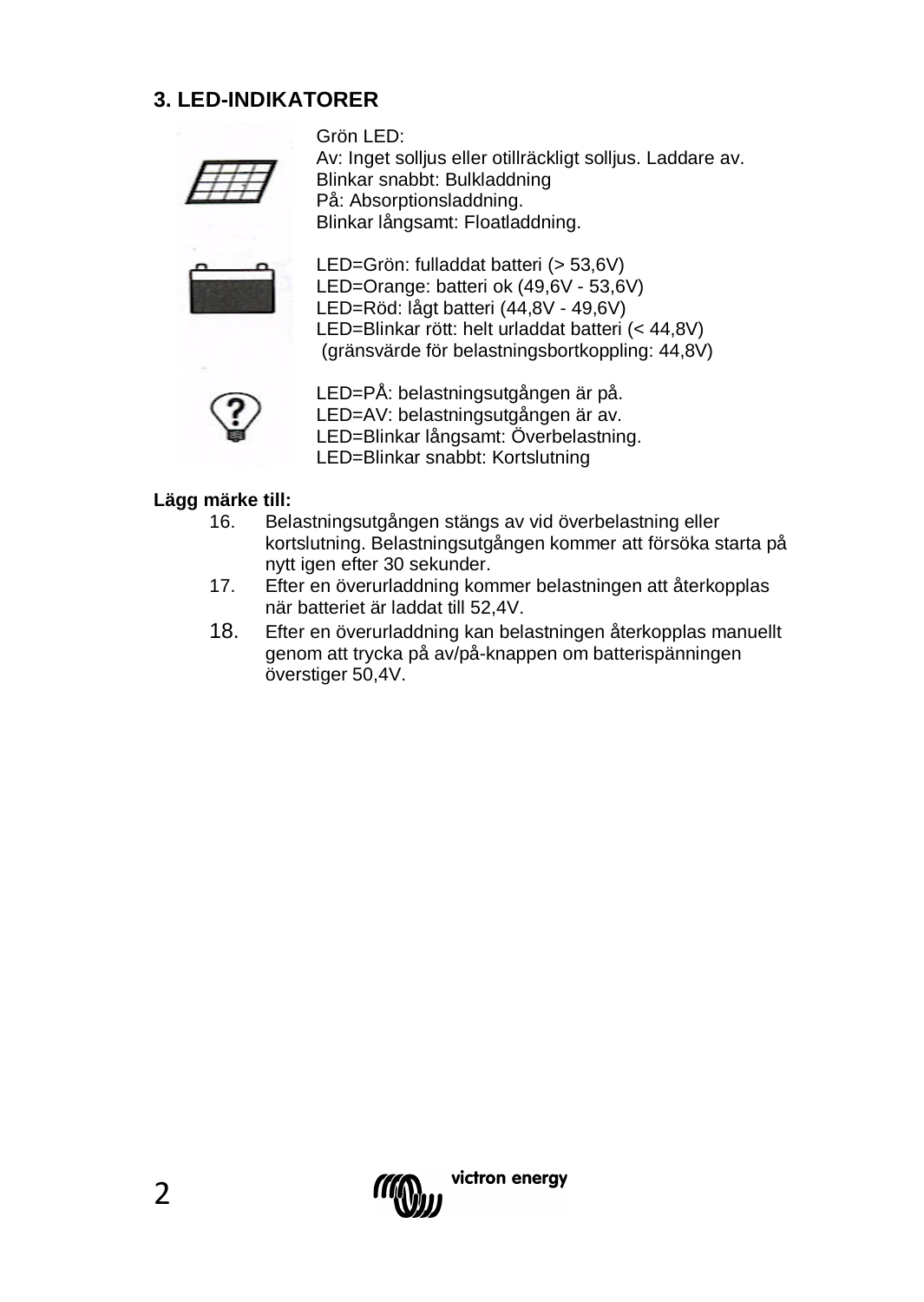## **4. INSTÄLLNING AV BELASTNINGSUTGÅNGEN**

### **4.1 Inställningar**

| $\Omega$       | Belastningsutgång konstant<br>av                                | 9            | Belastningsutgången på<br>under 9 timmar efter<br>solnedgången.  |    |
|----------------|-----------------------------------------------------------------|--------------|------------------------------------------------------------------|----|
| 1              | Belastningsutgången på<br>under 1 timme efter<br>solnedgången.  | 0.           | Belastningsutgången på<br>under 10 timmar efter<br>solnedgången. |    |
| 2              | Belastningsutgången på<br>under 2 timmar efter<br>solnedgången. | 1.           | Belastningsutgången på<br>under 11 timmar efter<br>solnedgången. | 끚  |
| 3              | Belastningsutgången på<br>under 3 timmar efter<br>solnedgången. | 2.           | Belastningsutgången på<br>under 12 timmar efter<br>solnedgången. | 뮤  |
| 4              | Belastningsutgången på<br>under 4 timmar efter<br>solnedgången. | 3.           | Belastningsutgången på<br>under 13 timmar efter<br>solnedgången. | IJ |
| 5              | Belastningsutgången på<br>under 5 timmar efter<br>solnedgången. | $\mathsf{H}$ | Manuell belastningskontroll                                      | SΕ |
| 6              | Belastningsutgången på<br>under 6 timmar efter<br>solnedgången. | C            | Belastningskontroll styrs<br>endast av batterispänningen         |    |
| $\overline{7}$ | Belastningsutgången på<br>under 7 timmar efter<br>solnedgången. | L            | Drift från skymning till gryning                                 |    |
| 8              | Belastningsutgången på<br>under 8 timmar efter<br>solnedgången. | d            | Felsökningsläge                                                  |    |

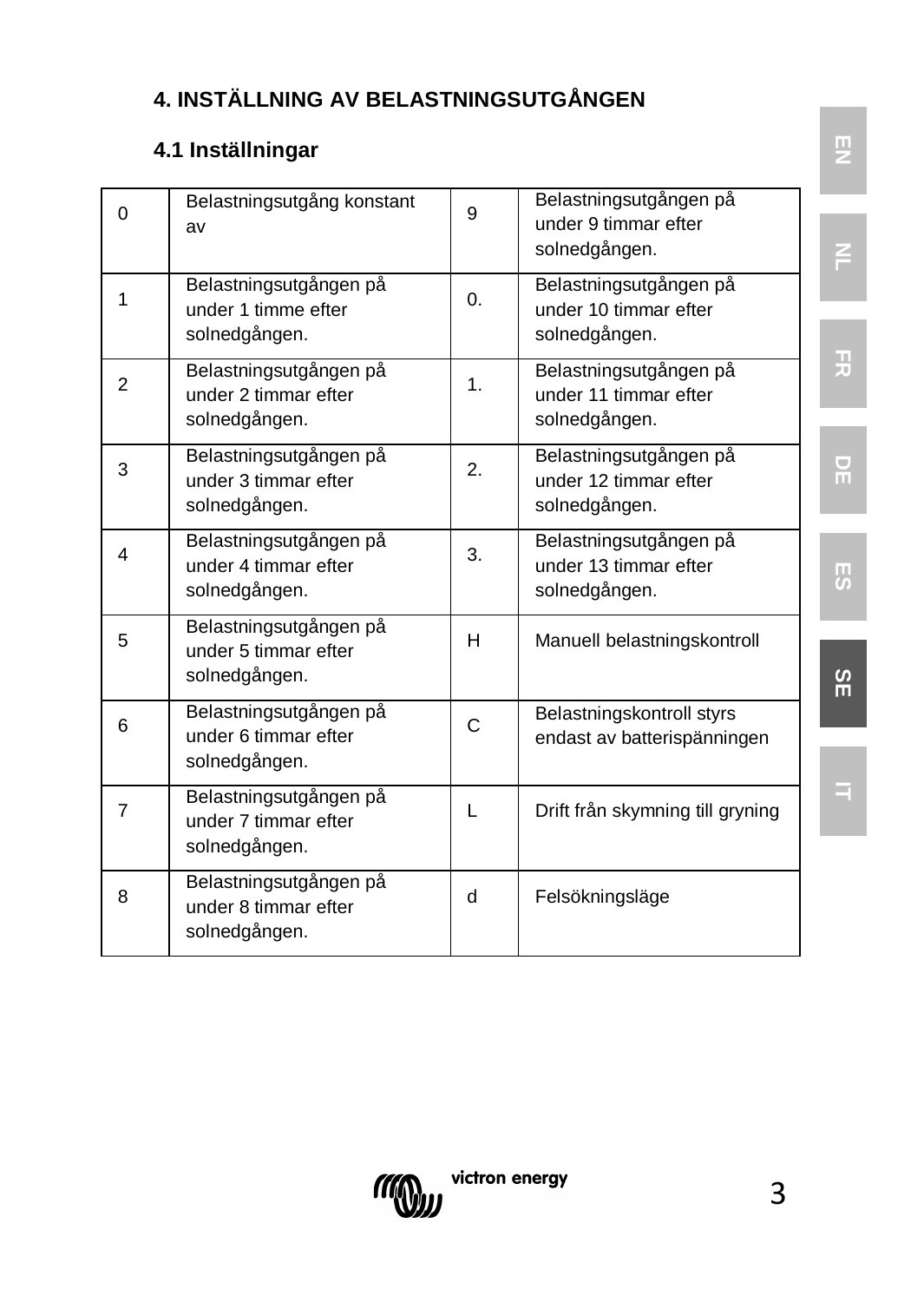### **4.2 Beskrivning av inställningar**

### **0. Endast laddare**

Belastningsutgången är konstant av.

### **1-13 Ljuskontroll + fördröjning**

Belastningsutgången slås på automatiskt efter solnedgången (panelspänning < 32 V) och den inbyggda timern börjar att räkna. När timern når inställd tid, eller när lägsta spänningsgräns uppnås slås belastningsutgången av.

### **H Manual**

Belastningsutgången kan sättas på eller stängas av manuellt med tryckknappen. (avstängningsfunktionen vid låg spänning är fortfarande aktiv)

### **C Belastningskontroll styrs endast av batterispänningen**

Av- och återkopplingen av belastningen kommer endast att styras av batterispänningen, se avsnitt 3

### **L Drift från skymning till gryning**

Startfördröjning (panelspänning < 32V): 10 sekunder Stoppfördröjning (panelspänning > 32V): 1 minut. Ingen timerfunktion.

#### **d. Felsökningsläge**

Samma som L-läge men utan fördröjning på 10s/1min

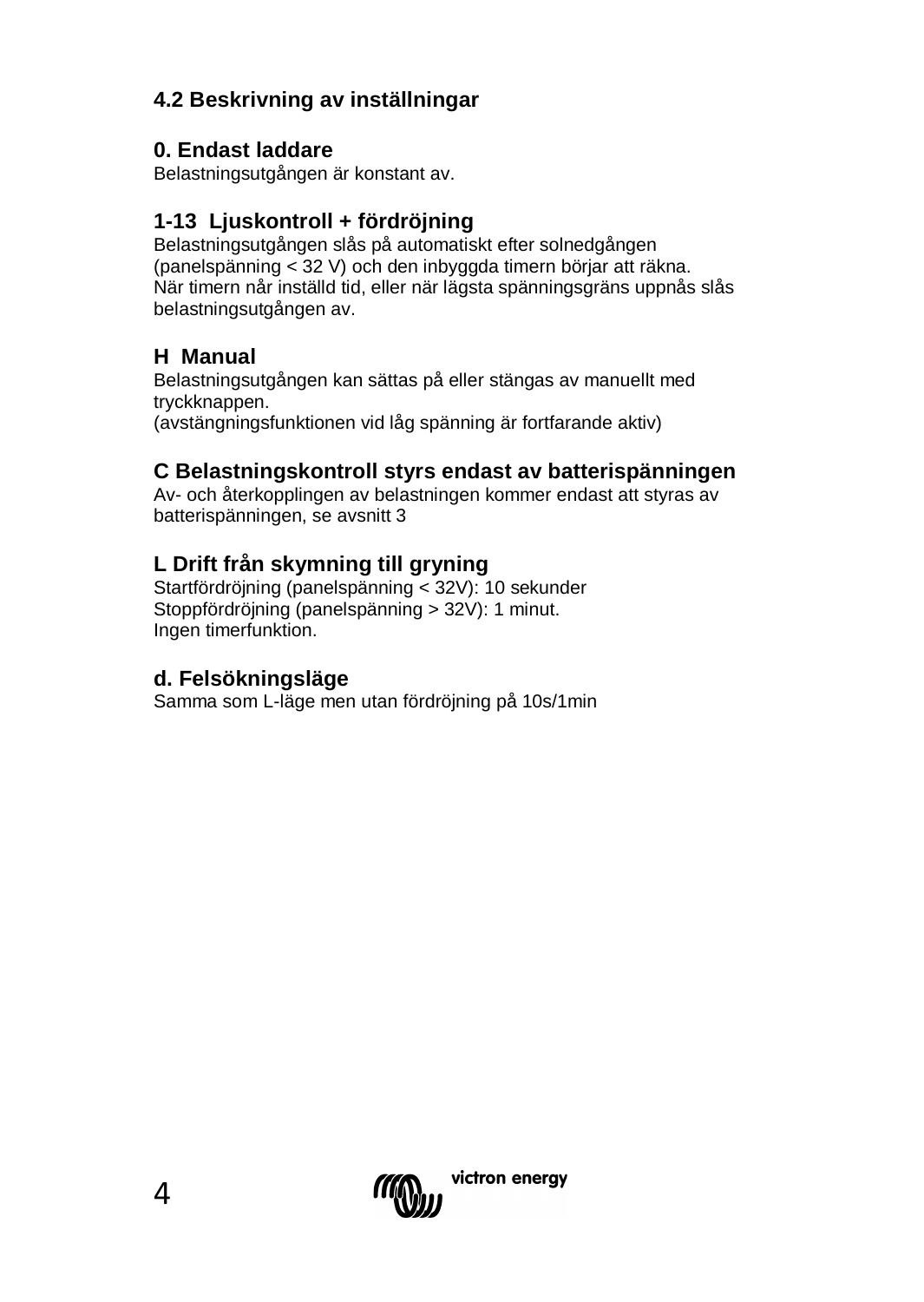### **5. SPECIFIKATIONER**

| <b>BlueSolar PWM 48 V</b>                    | 10A                                   | 20A                                        | 30A            | ш  |  |  |  |
|----------------------------------------------|---------------------------------------|--------------------------------------------|----------------|----|--|--|--|
| Batterispänning                              |                                       | 48V                                        |                |    |  |  |  |
| Laddningsmärkström                           | 10A                                   | 20A                                        | 30A            |    |  |  |  |
| Rekommenderad solcellspanel                  |                                       | 4x36 cell eller 2x72 cell för 48 V         |                |    |  |  |  |
| Automatiskt bortkoppling vid låg<br>spänning |                                       | Ja                                         |                |    |  |  |  |
| Maximal solcellsspänning                     |                                       | 100V                                       |                |    |  |  |  |
| Egenkonsumtion                               |                                       | < 10mA                                     |                |    |  |  |  |
|                                              |                                       | Stängs av efter 60 sek vid 130% belastning |                | 곶  |  |  |  |
| Skydd mot överladdning                       |                                       | Stängs av efter 5 sek vid 160% belastning  |                |    |  |  |  |
|                                              |                                       | Kortslutning: Omedelbar avstängning        |                |    |  |  |  |
|                                              | <b>Inställningar</b>                  |                                            |                |    |  |  |  |
| Bulkladdning**                               |                                       | 58.0V                                      |                |    |  |  |  |
| Absorptionsladdning                          |                                       | 56.8V                                      |                |    |  |  |  |
| Floatladdning                                |                                       | 55.2V                                      |                |    |  |  |  |
| Belastningsfrånkoppling                      |                                       | 44.8V                                      |                |    |  |  |  |
| Belastningsåterkoppling                      | 50,4V (manuell)<br>52,4V (automatisk) |                                            |                |    |  |  |  |
| Skyddsklass                                  |                                       | IP20                                       |                |    |  |  |  |
|                                              | <b>Inkapsling</b>                     |                                            |                |    |  |  |  |
| Polstorlek                                   |                                       | 6mm <sup>2</sup> / AWG10                   |                | SE |  |  |  |
| <b>Vikt</b>                                  |                                       | 165q                                       |                |    |  |  |  |
| Dimension (h x b x d)                        |                                       | 95 x 140 x 33.5mm                          |                |    |  |  |  |
| Montering                                    | Vertikal väggmontering                |                                            | Endast inomhus |    |  |  |  |
| Fuktighet (ej kondenserande)                 | Max. 95%                              |                                            |                |    |  |  |  |
| Driftstemperatur                             | -20°C till +50°C (full last)          |                                            |                |    |  |  |  |
| Kylning                                      |                                       | Naturlig konvektion                        |                |    |  |  |  |
|                                              | <b>Standarder</b>                     |                                            |                |    |  |  |  |
| Säkerhet                                     |                                       | IEC 62109-1                                |                |    |  |  |  |
| <b>EMC</b>                                   |                                       | EN 61000-6-1, EN 61000-6-3                 |                |    |  |  |  |

\*\* Regulatorn slår omedelbart över till den lägre absorptionsspänningsnivån efter att bulkladdningsnivån har uppnåtts.

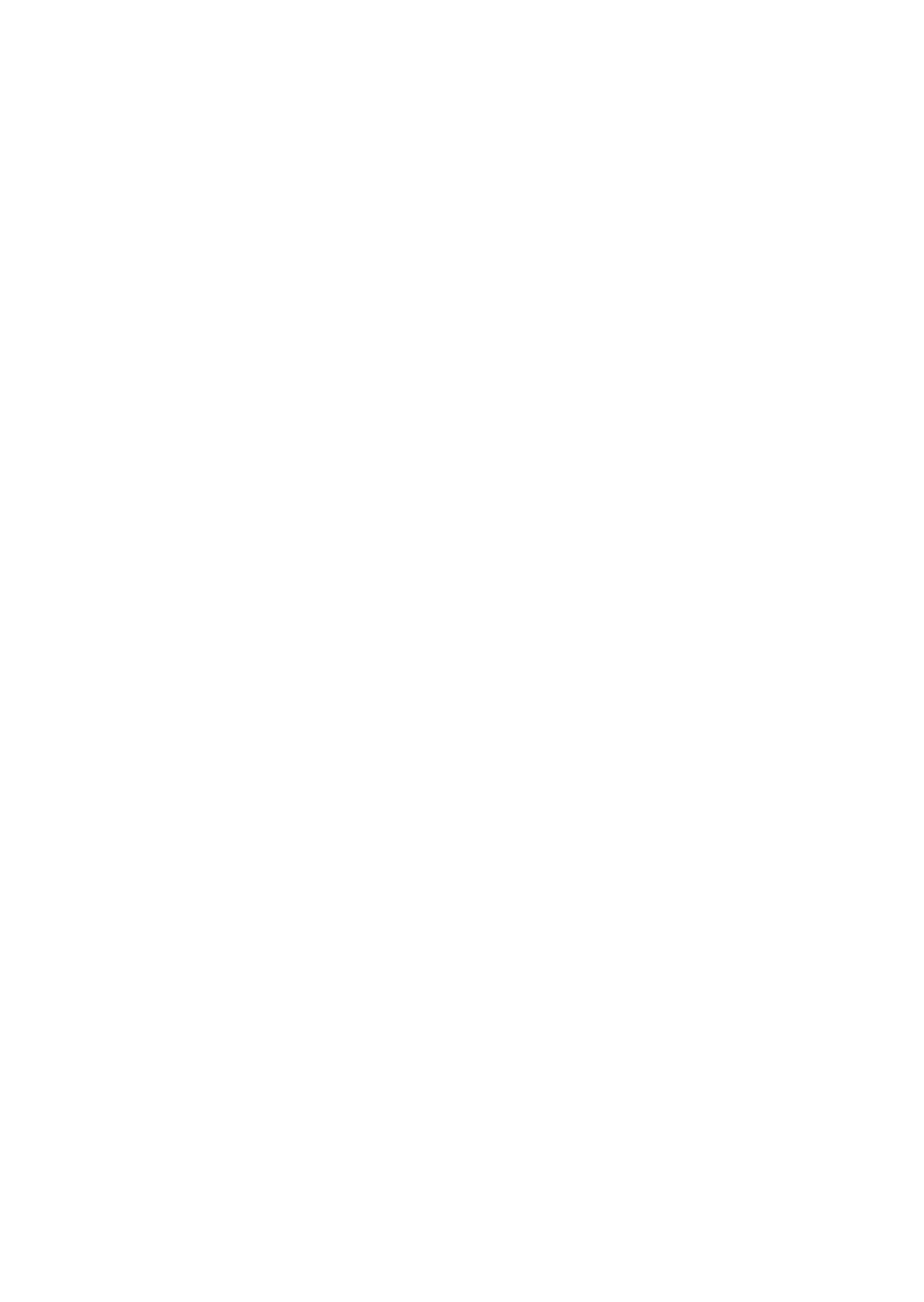

Il display mostrerà una "H" se il Regolatore rileva una batteria da 48V. Non superare le portate del Solare e del Carico

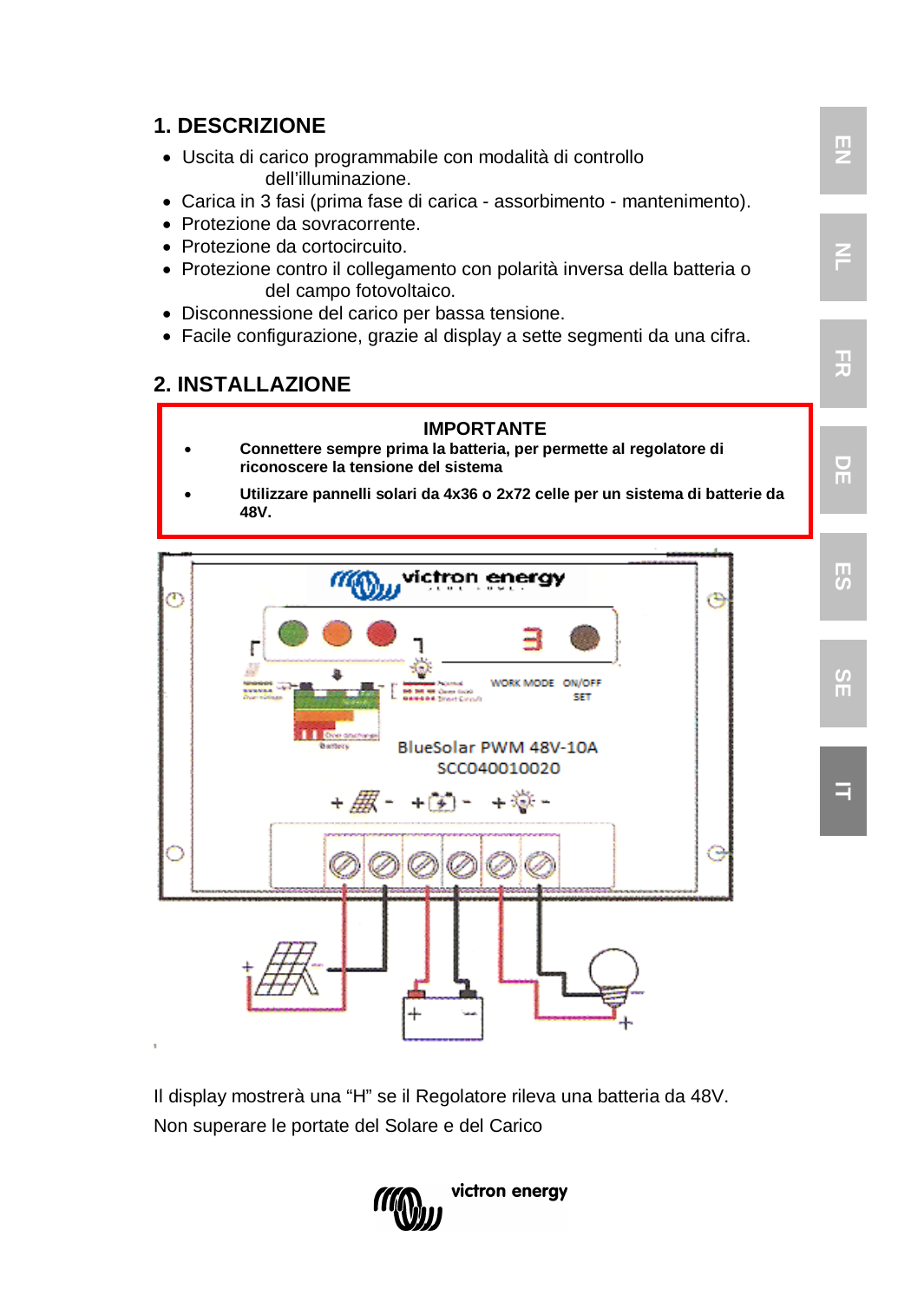### **3. INDICATORI LED**

LED verde:

Spento: Assenza di luce solare o luce solare insufficiente. Caricabatterie spento. Lampeggia rapidamente: Prima fase di carica. Fisso: Carica di assorbimento. Lampeggia lentamente: Carica di mantenimento.



LED=Verde: batteria totalmente carica (> 53,6V) LED=Arancione: batteria ok (49,6V - 53,6V) LED=Rosso: batteria bassa (44,8V - 49,6V) LED=Lampeggiante Rosso: batteria completamente scarica (< 44,8V) (livello di interruzione dell'uscita di carico: 44,8V)



LED=ON: l'uscita di carico è accesa

LED=OFF: l'uscita di carico è spenta.

LED=Lampeggia lentamente. Sovraccarico.

LED=Lampeggia rapidamente: Cortocircuito.

#### **Attenzione:**

- 19. L'uscita di carico sarà interrotta in caso di sovraccarico o di cortocircuito. L'uscita di carico proverà a riavviarsi trascorsi 30 secondi.
- 20. Dopo una scarica eccessiva, il carico si ricollegherà automaticamente quando la batteria arrivi a una ricarica di 52,4V.
- 21. Dopo una scarica eccessiva, il carico potrà essere ricollegato manualmente premendo il tasto on/off, se la tensione della batteria supera i 50,4V.

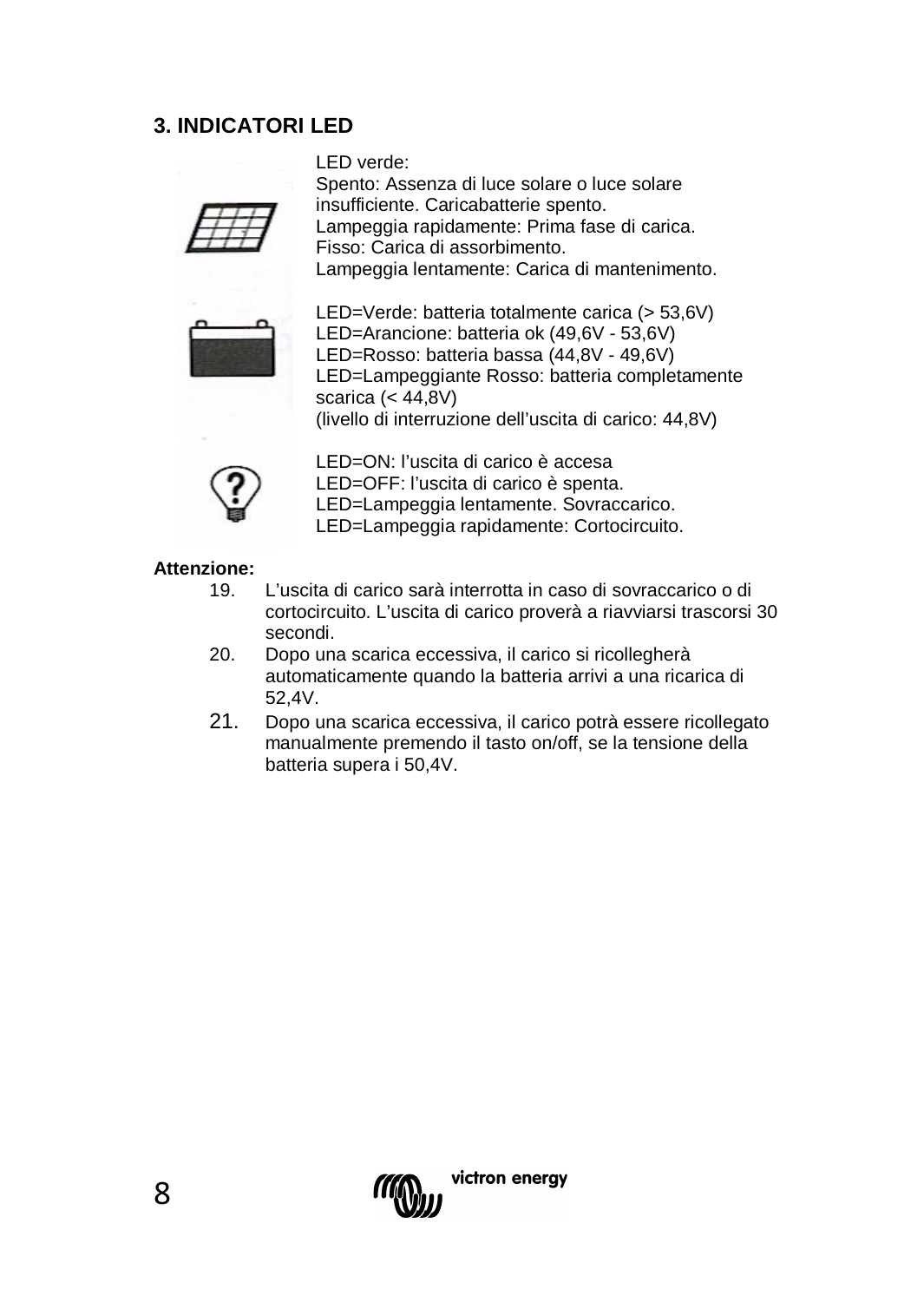### **4. CONFIGURARE L'USCITA DI CARICO**

### **4.1 Impostazioni**

| $\Omega$       | Uscita di carico<br>permanentemente spenta            | 9        | Uscita di carico attiva per 9<br>ore dopo il tramonto                   |
|----------------|-------------------------------------------------------|----------|-------------------------------------------------------------------------|
| 1              | Uscita di carico attiva per 1<br>ora dopo il tramonto | $\Omega$ | Uscita di carico attiva per 10<br>ore dopo il tramonto                  |
| $\overline{2}$ | Uscita di carico attiva per 2<br>ore dopo il tramonto | 1        | Uscita di carico attiva per 11<br>ore dopo il tramonto                  |
| 3              | Uscita di carico attiva per 3<br>ore dopo il tramonto | 2.       | Uscita di carico attiva per 12<br>ore dopo il tramonto                  |
| 4              | Uscita di carico attiva per 4<br>ore dopo il tramonto | 3.       | Uscita di carico attiva per 13<br>ore dopo il tramonto                  |
| 5              | Uscita di carico attiva per 5<br>ore dopo il tramonto | H        | Regolazione manuale carico                                              |
| 6              | Uscita di carico attiva per 6<br>ore dopo il tramonto | C        | Uscita di carico regolata<br>solamente dalla tensione<br>della batteria |
| 7              | Uscita di carico attiva per 7<br>ore dopo il tramonto | L        | Modalità dal tramonto all'alba                                          |
| 8              | Uscita di carico attiva per 8<br>ore dopo il tramonto | d        | Modalità debug                                                          |



**FR**

**NL**

**ES**

**DE**

**SE**

**IT**

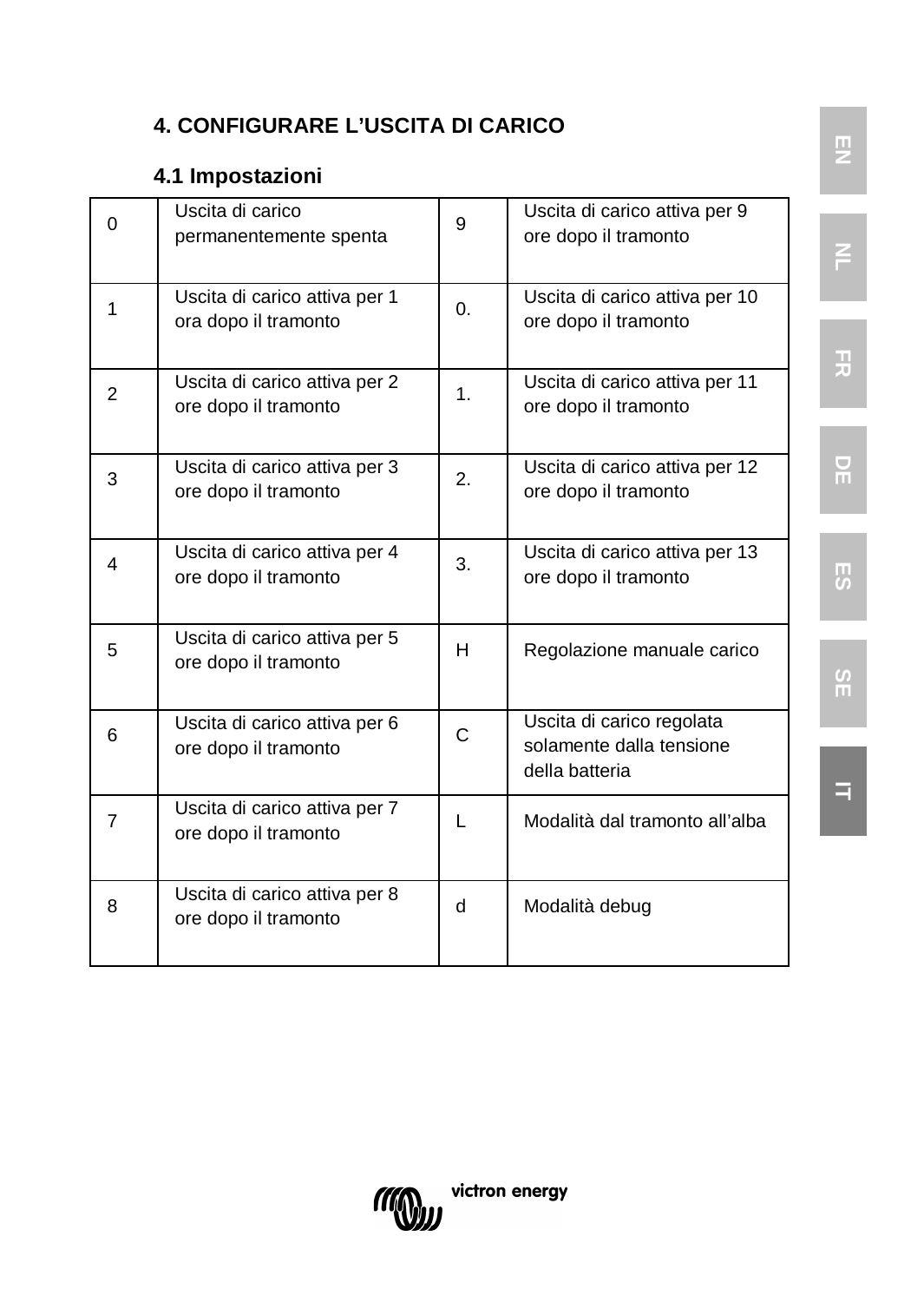### **4.2 Descrizione delle impostazioni**

#### **0 Solo caricabatterie**

L'uscita di carico è permanentemente spenta.

#### **1-13 Regolazione luce + ritardo**

L'uscita di carico si accende automaticamente dopo il tramonto (tensione del campo fotovoltaico < 32V) e il temporizzatore integrato comincia a contare. L'uscita di carico si accenderà quando il temporizzatore raggiunga il tempo programmato o quando si raggiunga il limite inferiore di tensione.

#### **H Manuale**

L'uscita di carico può essere accesa e spenta manualmente premendo un pulsante.

(lo spegnimento per bassa tensione rimane attivo)

#### **C Uscita di carico regolata solamente dalla tensione della batteria**

La connessione e la disconnessione del carico sarà basata solo sulla tensione della batteria, vedi sezione 3

#### **L Modalità dal tramonto all'alba**

Accensione ritardo (tensione campo fotovoltaico < 32V): 10 secondi. Spegnimento ritardo (tensione campo fotovoltaico > 32V): 1 minuto. Funzione temporizzatore assente.

#### **d Modalità debug**

Come la modalità L, ma senza il ritardo di 10s/1min

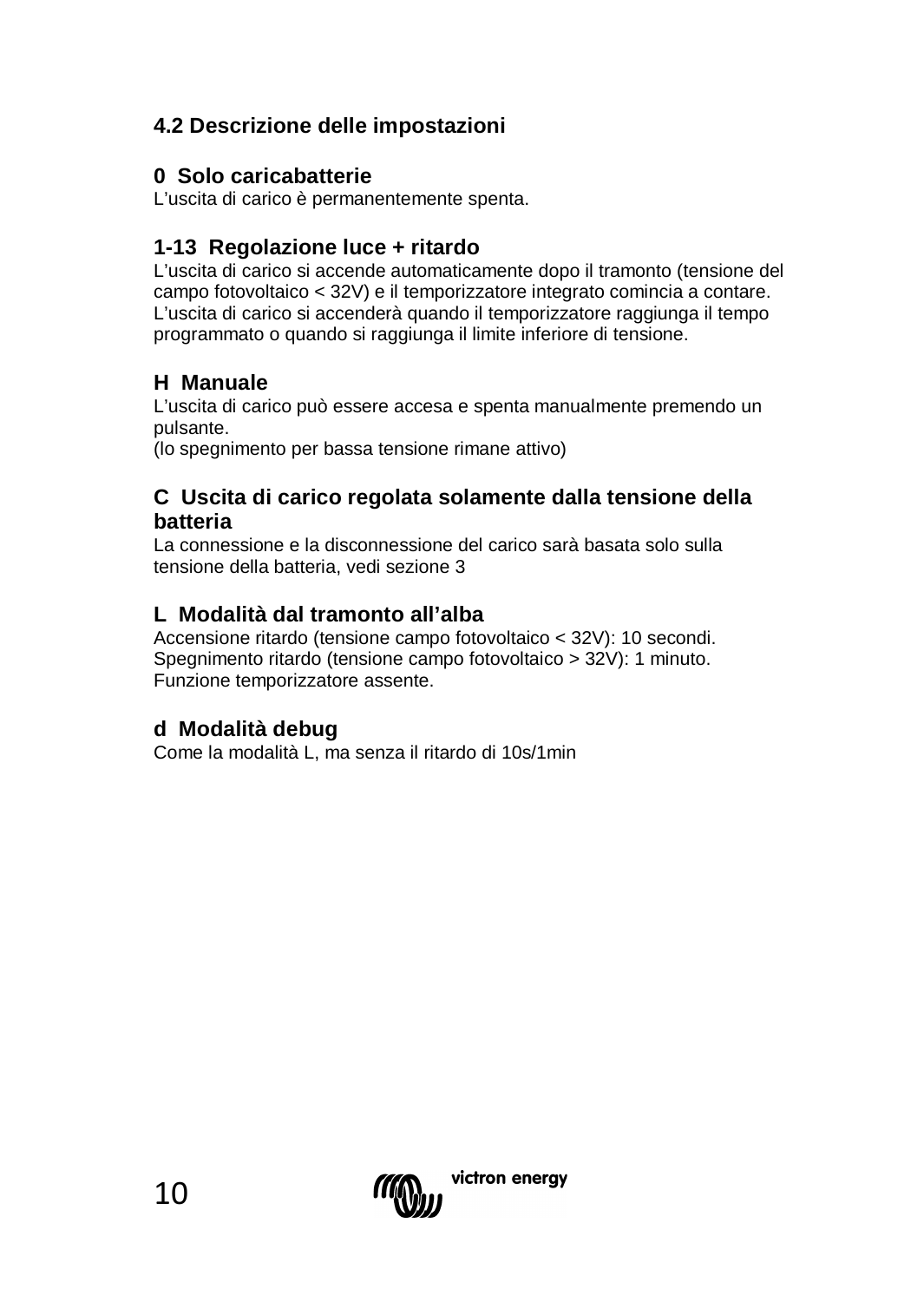### **5. SPECIFICHE**

| <b>BlueSolar PWM 48V</b>                                   | 10A                                            | <b>20A</b>                            | 30A              |                |  |
|------------------------------------------------------------|------------------------------------------------|---------------------------------------|------------------|----------------|--|
| Tensione della batteria                                    |                                                | 48V                                   |                  |                |  |
| Corrente nominale di carica                                | 10A                                            | 20A                                   | 30A              |                |  |
| Campo fotovoltaico consigliato                             | 4X36 o 2x72 celle per 48V                      |                                       |                  |                |  |
| Disconnessione automatica del<br>carico per bassa tensione | Sì                                             |                                       |                  |                |  |
| Tensione fotovoltaica massima                              |                                                | 100V                                  |                  |                |  |
| Autoconsumo                                                | < 10mA                                         |                                       |                  |                |  |
|                                                            | Spegnimento dopo 60s in caso di carico al 130% |                                       |                  | 끚              |  |
| Protezione da sovraccarico                                 | Spegnimento dopo 5s in caso di carico al 160%  |                                       |                  |                |  |
|                                                            | Cortocircuito: spegnimento immediato           |                                       |                  |                |  |
|                                                            | <b>Impostazioni</b>                            |                                       |                  | 뮤              |  |
| Prima fase di carica**                                     |                                                | 58.0V                                 |                  |                |  |
| Carica di assorbimento                                     |                                                | 56,8V                                 |                  |                |  |
| Carica di mantenimento                                     | 55,2V                                          |                                       |                  |                |  |
| Disconnessione del carico                                  |                                                | 44.8V                                 |                  | Ы              |  |
| Riconnessione del carico                                   |                                                | 50,4V (manuale)<br>52,4V (automatica) |                  |                |  |
| Categoria di protezione                                    |                                                | IP20                                  |                  |                |  |
|                                                            | <b>Involucro</b>                               |                                       |                  | $\frac{8}{11}$ |  |
| Dimensione morsetto                                        | 6mm <sup>2</sup> / AWG10                       |                                       |                  |                |  |
| Peso                                                       |                                                | 165 <sub>qr</sub>                     |                  |                |  |
| Dimensioni (a x I x p)                                     |                                                | 95 x 140 x 33. mm                     |                  |                |  |
| Montaggio                                                  |                                                | Supporto a muro verticale             | Solo per interni | Ξ              |  |
| Umidità (senza condensa)                                   |                                                | Max. 95%                              |                  |                |  |
| Temperatura di esercizio                                   |                                                | da -20°C a +50°C (pieno carico)       |                  |                |  |
| Raffreddamento                                             |                                                | Convezione naturale                   |                  |                |  |
|                                                            | <b>Normative</b>                               |                                       |                  |                |  |
| Sicurezza                                                  |                                                | IEC 62109-1                           |                  |                |  |
| Compatibilità elettromagnetica                             | EN 61000-6-1, EN 61000-6-3                     |                                       |                  |                |  |

\*\* Il Regolatore cambia al livello inferiore di assorbimento di tensione immediatamente dopo aver raggiunto il primo livello di carica.

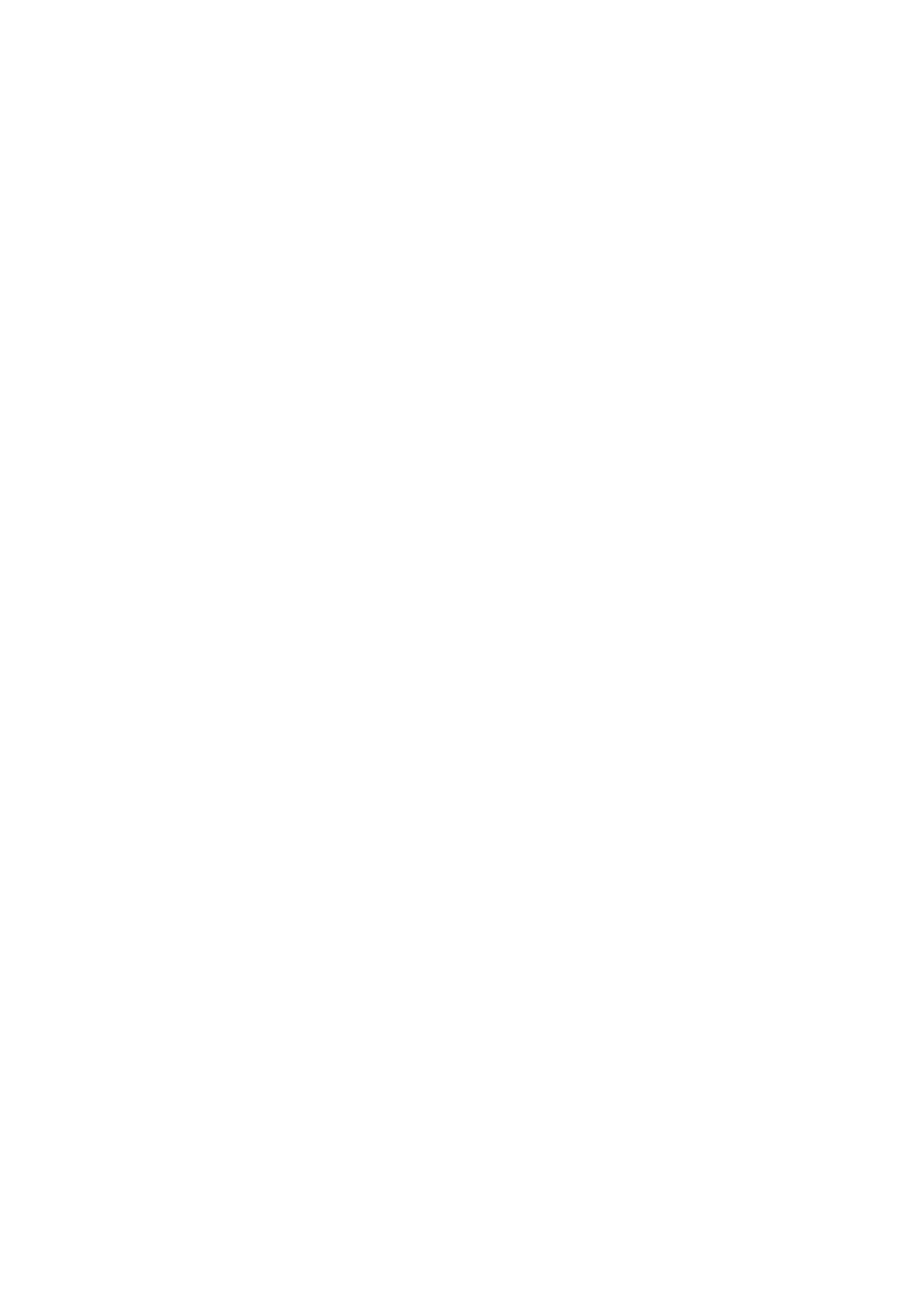